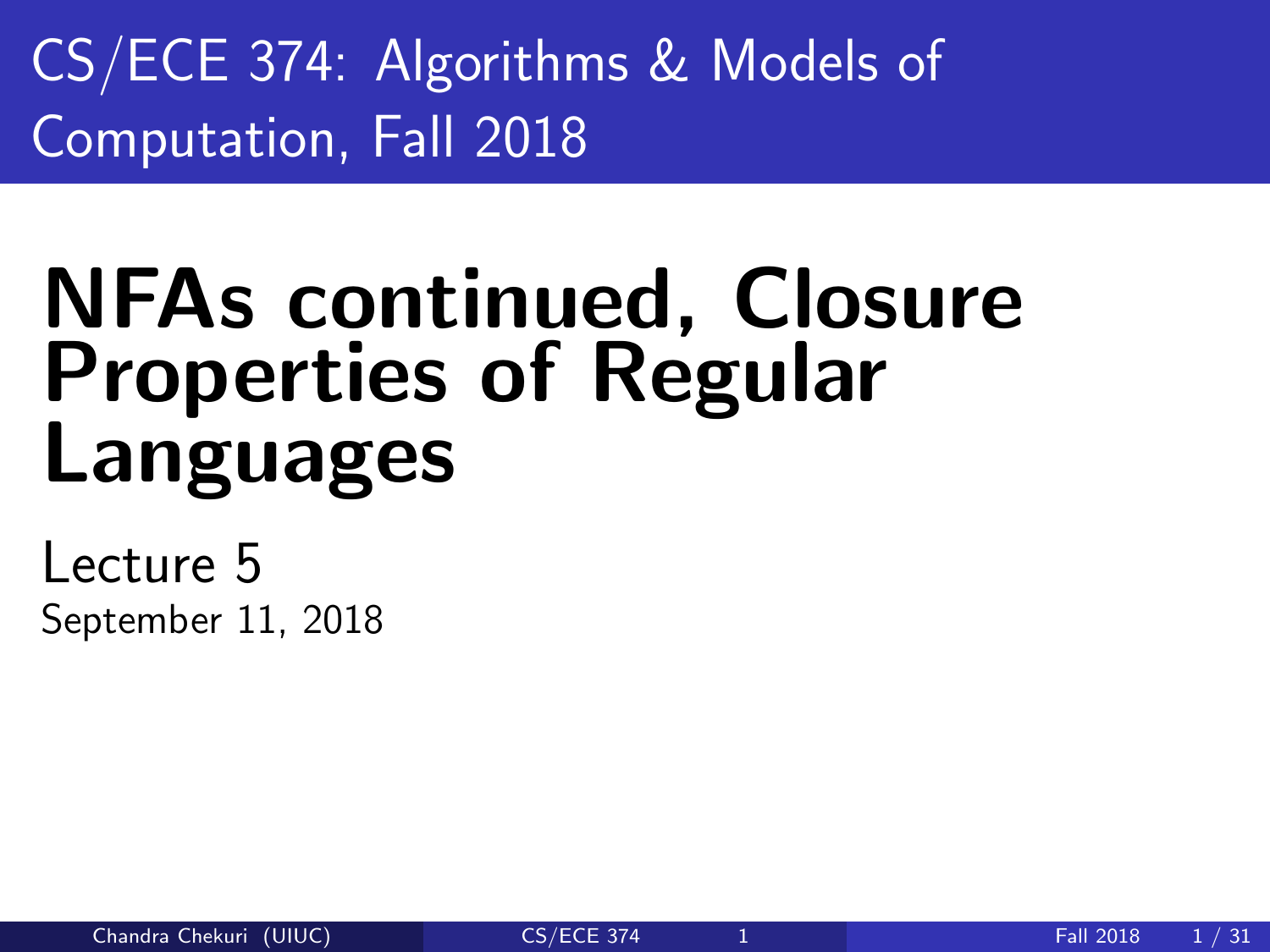# Regular Languages, DFAs, NFAs

### Theorem

Languages accepted by DFAs, NFAs, and regular expressions are the same.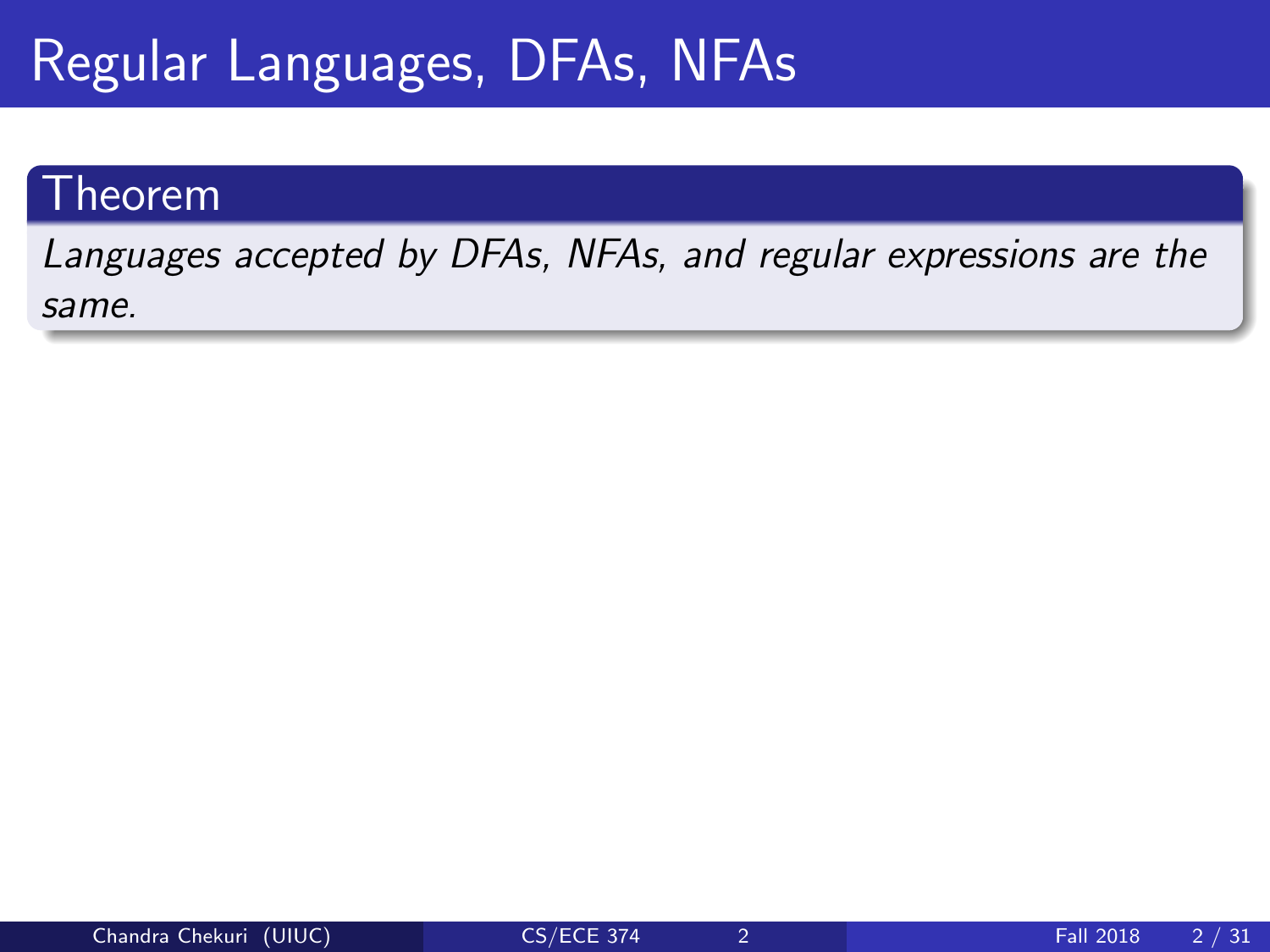# Regular Languages, DFAs, NFAs

### Theorem

Languages accepted by DFAs, NFAs, and regular expressions are the same.

- DFAs are special cases of NFAs (trivial)
- NFAs accept regular expressions (we saw already)
- DFAs accept languages accepted by NFAs (today)
- Regular expressions for languages accepted by DFAs (later in the course)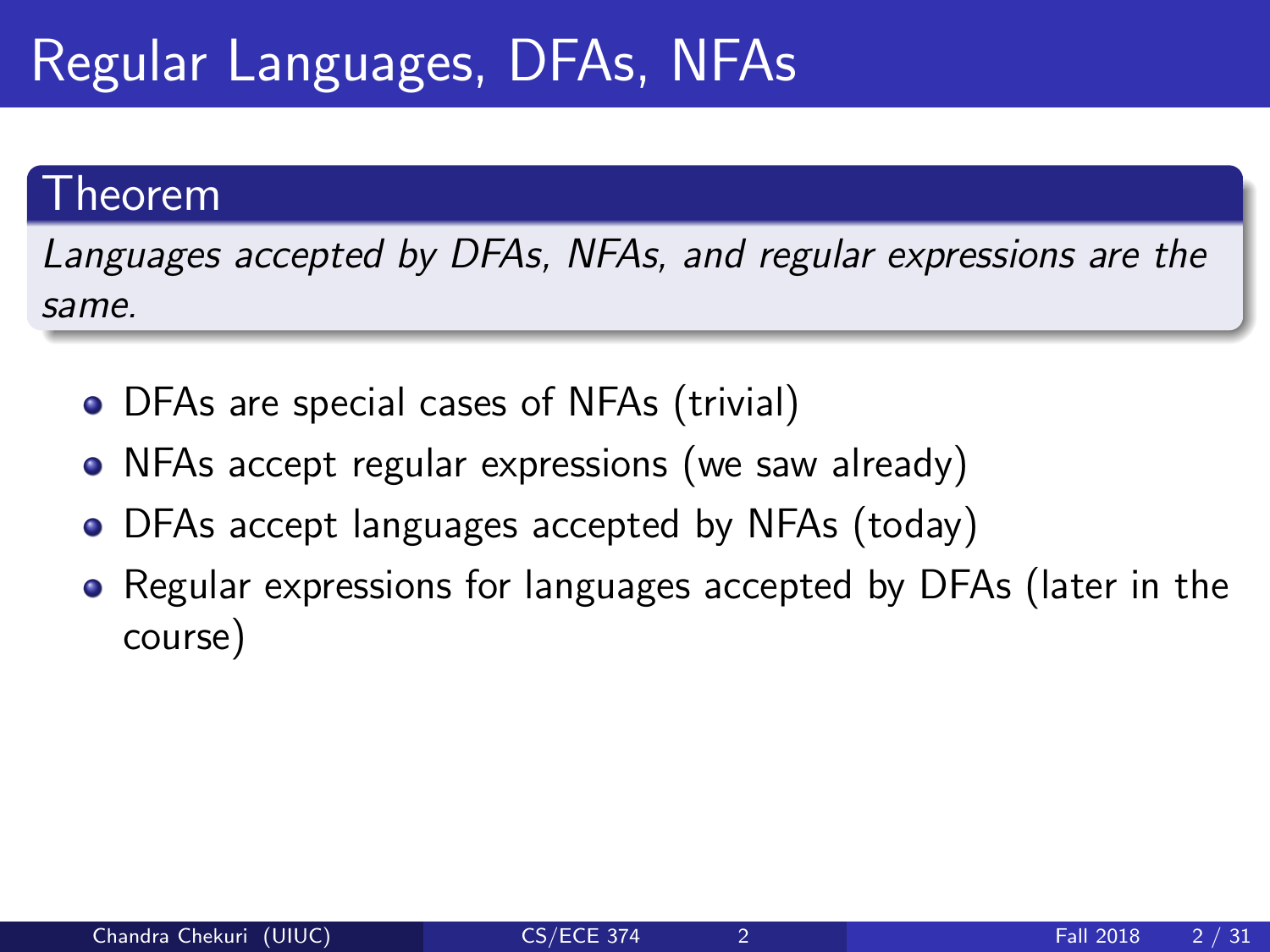# Part I

# <span id="page-3-0"></span>[Equivalence of NFAs and DFAs](#page-3-0)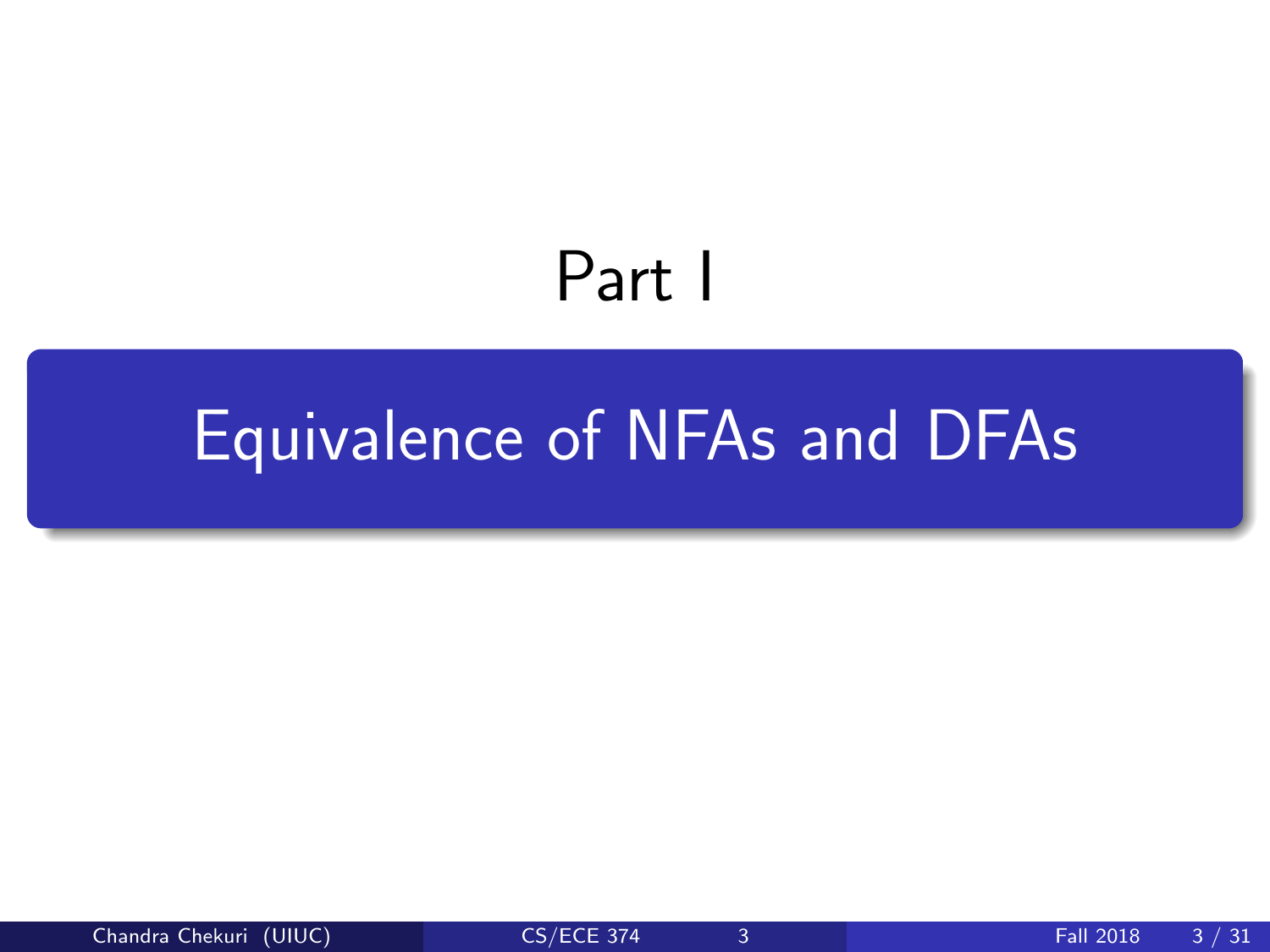# Equivalence of NFAs and DFAs

### Theorem

For every NFA N there is a DFA M such that  $L(M) = L(N)$ .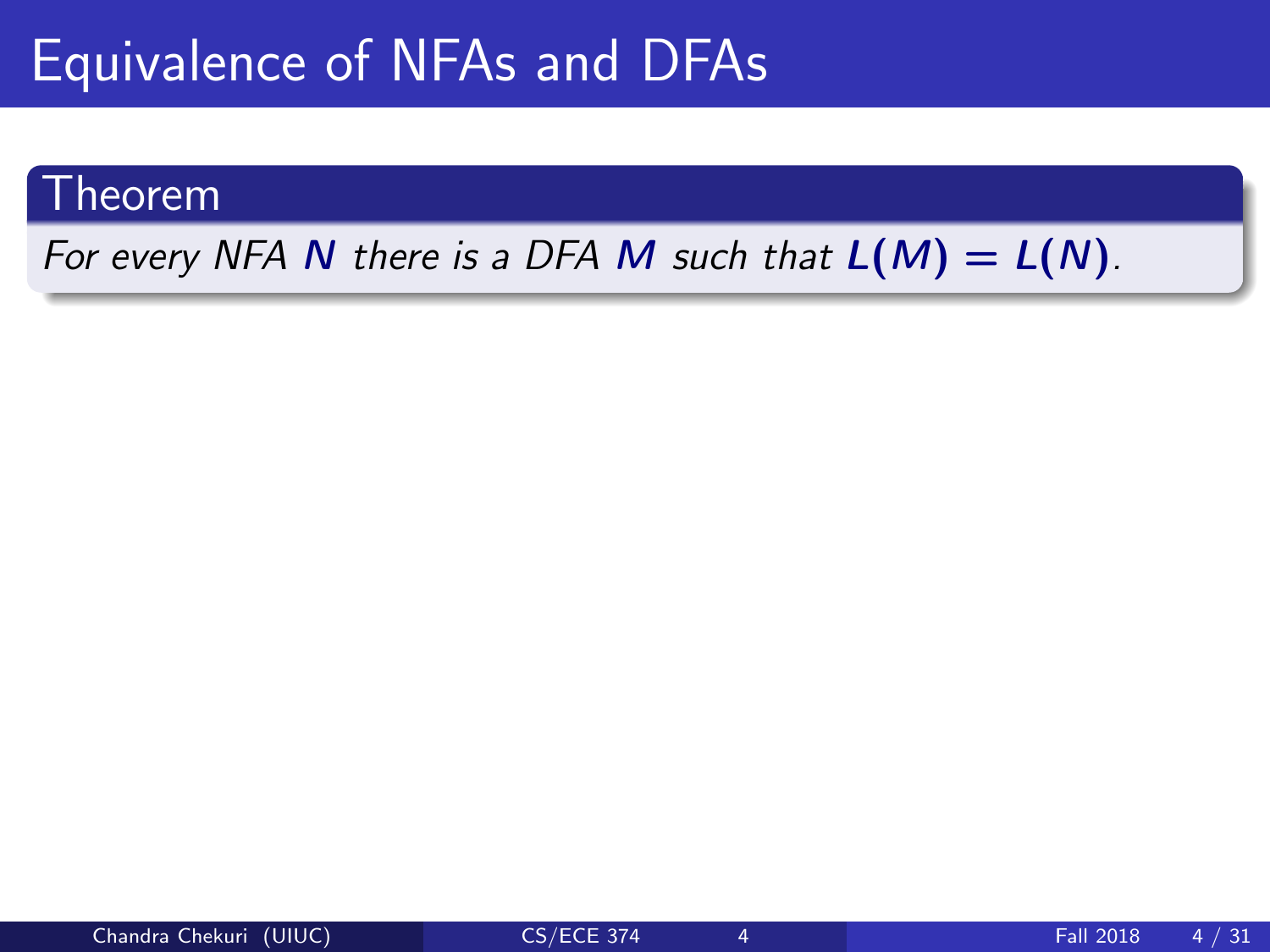# Formal Tuple Notation for NFA

### Definition

A non-deterministic finite automata (NFA)  $N = (Q, \Sigma, \delta, s, A)$  is a five tuple where

- $\bullet$   $\alpha$  is a finite set whose elements are called states,
- $\bullet$   $\Sigma$  is a finite set called the input alphabet,
- $\bullet \ \delta : Q \times \Sigma \cup \{\epsilon\} \rightarrow \mathcal{P}(Q)$  is the transition function (here  $\mathcal{P}(Q)$  is the power set of  $Q$ ),
- $\bullet$  s  $\in$  Q is the start state.
- $\bullet$   $A \subset Q$  is the set of accepting/final states.

 $\delta(q, a)$  for  $a \in \Sigma \cup \{\epsilon\}$  is a susbet of  $Q$  — a set of states.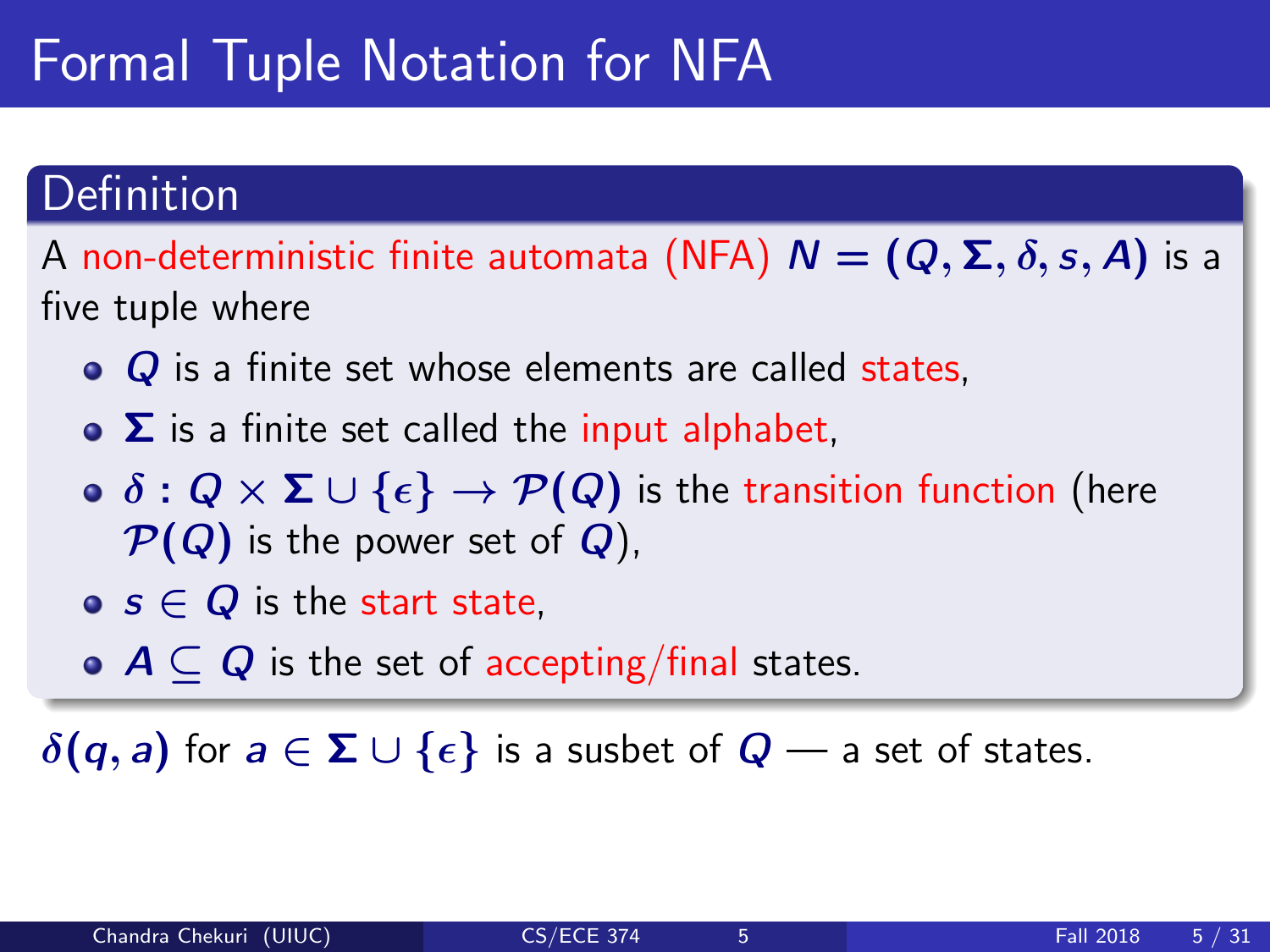# Extending the transition function to strings

### Definition

For NFA  $N = (Q, \Sigma, \delta, s, A)$  and  $q \in Q$  the  $\epsilon$ reach $(q)$  is the set of all states that  $q$  can reach using only  $\epsilon$ -transitions.

### Definition

Inductive definition of  $\delta^*:Q\times \mathbf{\Sigma}^*\to \mathcal{P}(Q)$ :

$$
\bullet \text{ if } w = \epsilon, \, \delta^*(q, w) = \epsilon \text{reach}(q)
$$

\n- of 
$$
w = a
$$
 where  $a \in \Sigma$
\n- $\delta^*(q, a) = \bigcup_{p \in \text{erach}(q)} \bigl(\bigcup_{r \in \delta(p, a)} \text{er each}(r)\bigr)$
\n- of  $w = xa$
\n

 $\delta^*(q, w) = \cup_{p \in \delta^*(q, x)} (\cup_{r \in \delta(p, a)} \epsilon$ reach $(r))$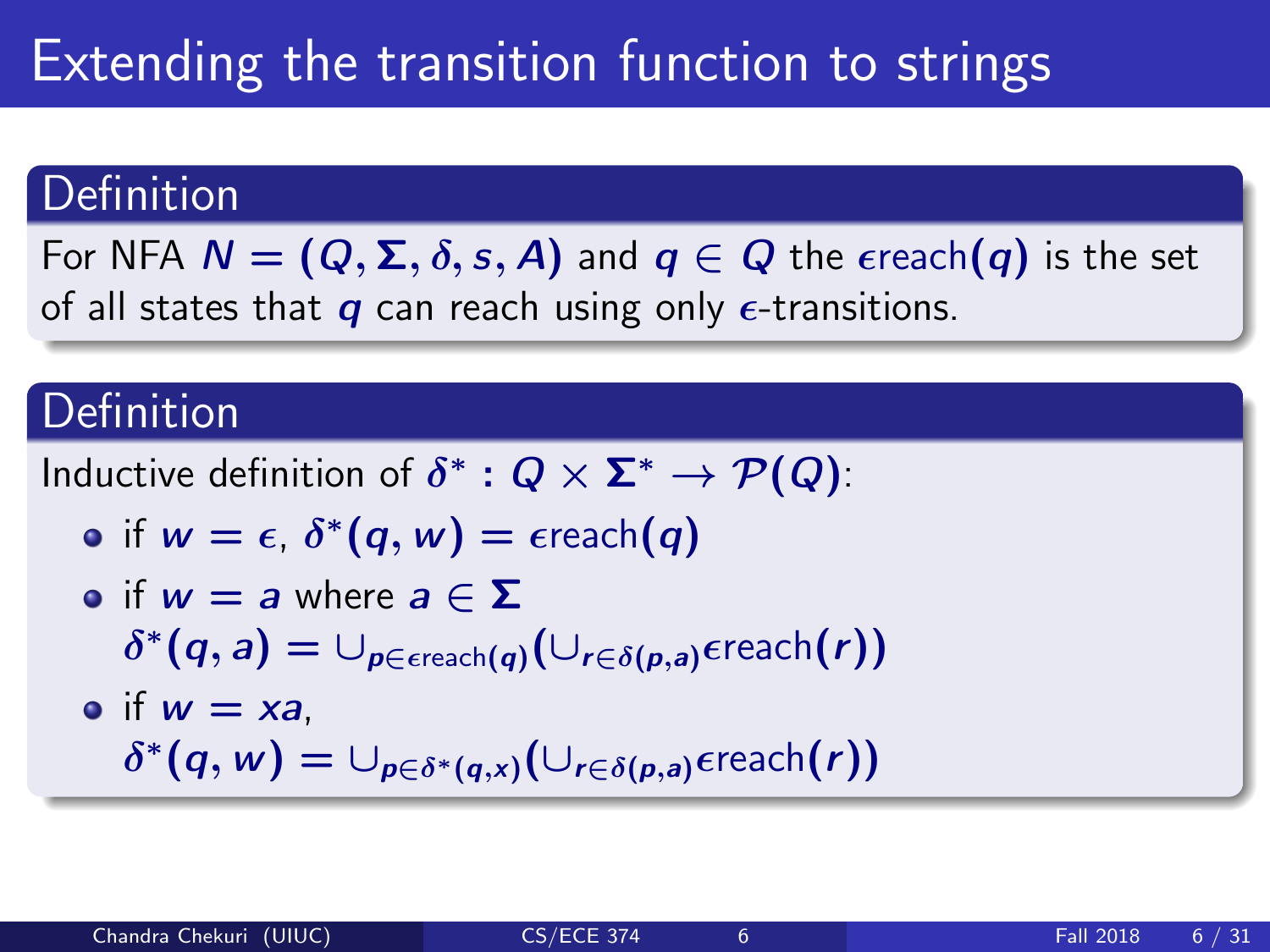# Formal definition of language accepted by N

### Definition

A string  $w$  is accepted by NFA  $N$  if  $\delta^*_{\Lambda}$  $N^*(s, w) \cap A \neq \emptyset$ .

### **Definition**

The language  $L(N)$  accepted by a NFA  $N = (Q, \Sigma, \delta, s, A)$  is

 $\{w \in \Sigma^* \mid \delta^*(s, w) \cap A \neq \emptyset\}.$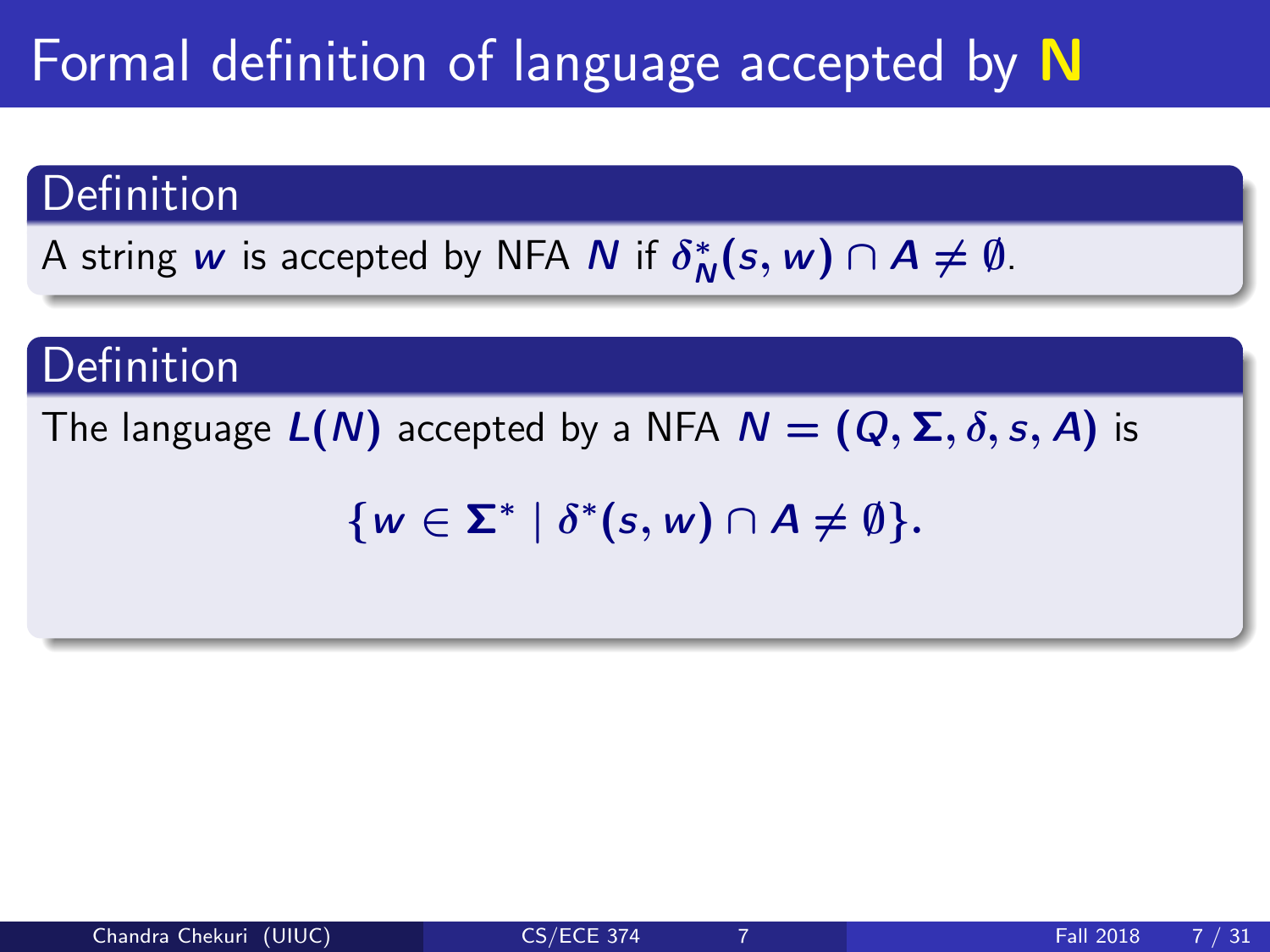- Think of a program with fixed memory that needs to simulate NFA  $N$  on input  $w$ .
- What does it need to store after seeing a prefix  $x$  of  $w$ ?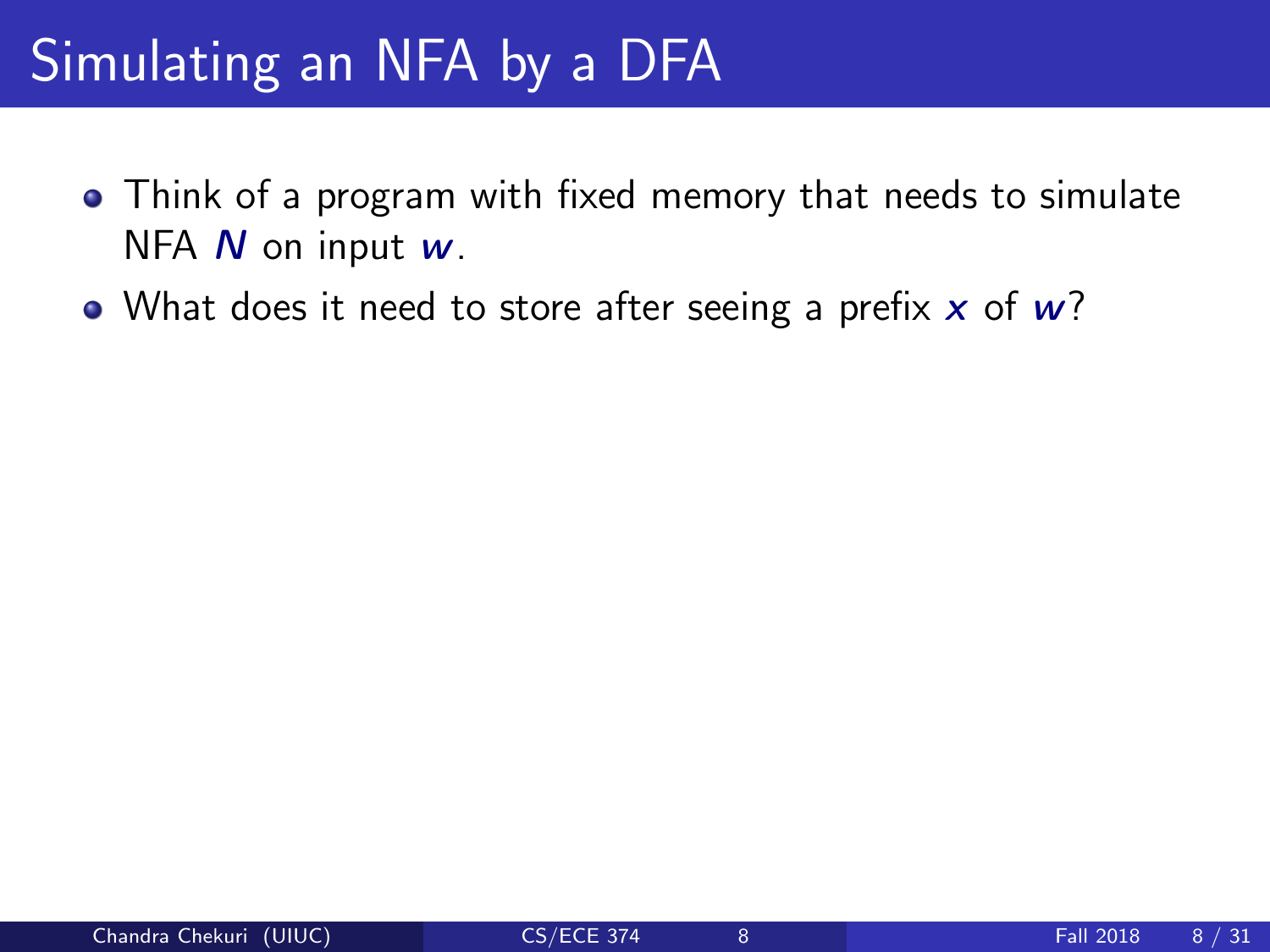- Think of a program with fixed memory that needs to simulate NFA  $N$  on input  $w$ .
- What does it need to store after seeing a prefix  $x$  of  $w$ ?
- It needs to know at least  $\delta^*(s,x)$ , the set of states that  $N$ could be in after reading  $\boldsymbol{x}$
- Is it sufficient?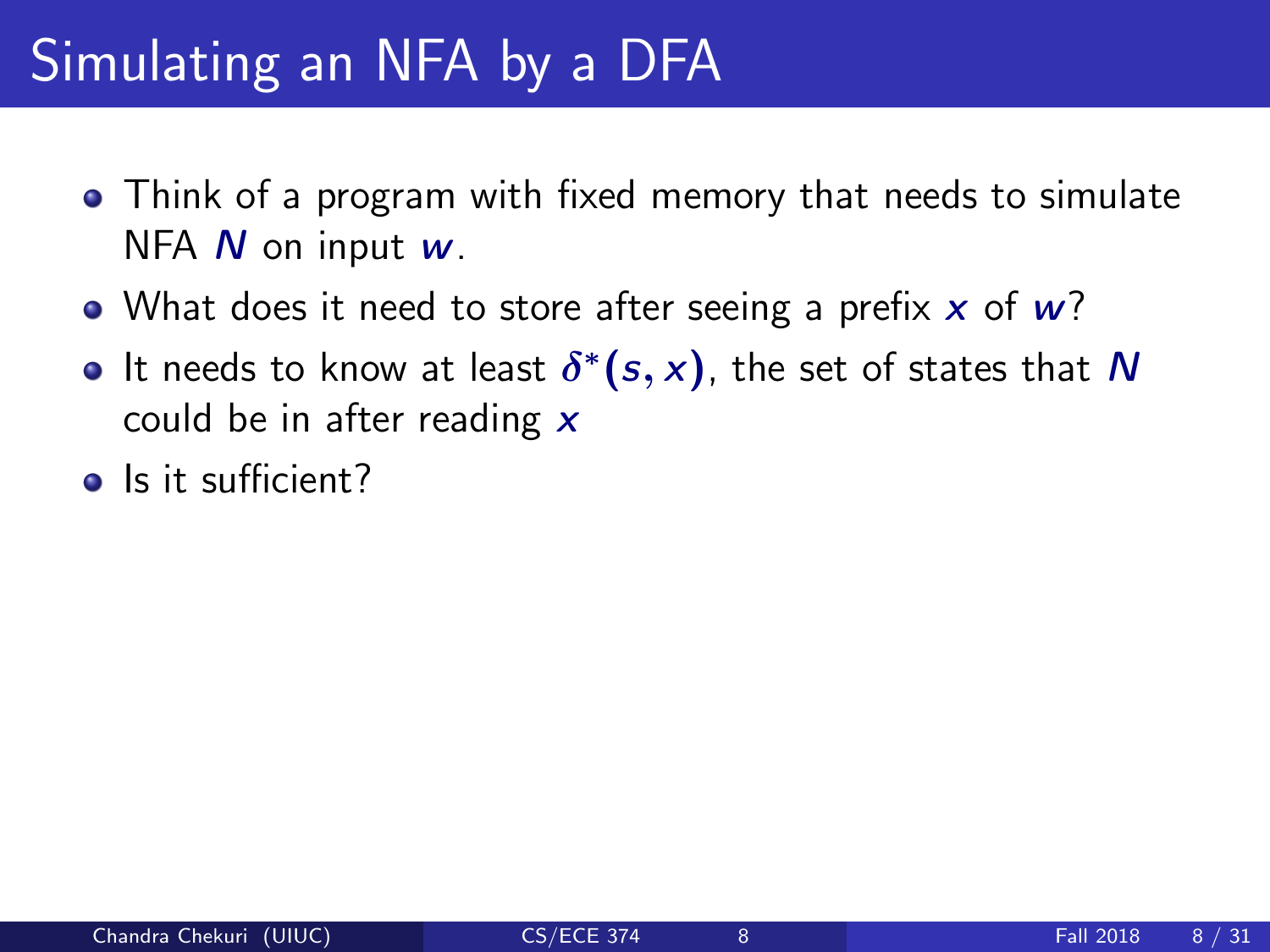- Think of a program with fixed memory that needs to simulate NFA  $N$  on input  $w$ .
- What does it need to store after seeing a prefix  $x$  of  $w$ ?
- It needs to know at least  $\delta^*(s,x)$ , the set of states that  $N$ could be in after reading  $x$
- Is it sufficient? Yes, if it can compute  $\delta^*(s, xa)$  after seeing another symbol  $a$  in the input.
- When should the program accept a string  $w$ ?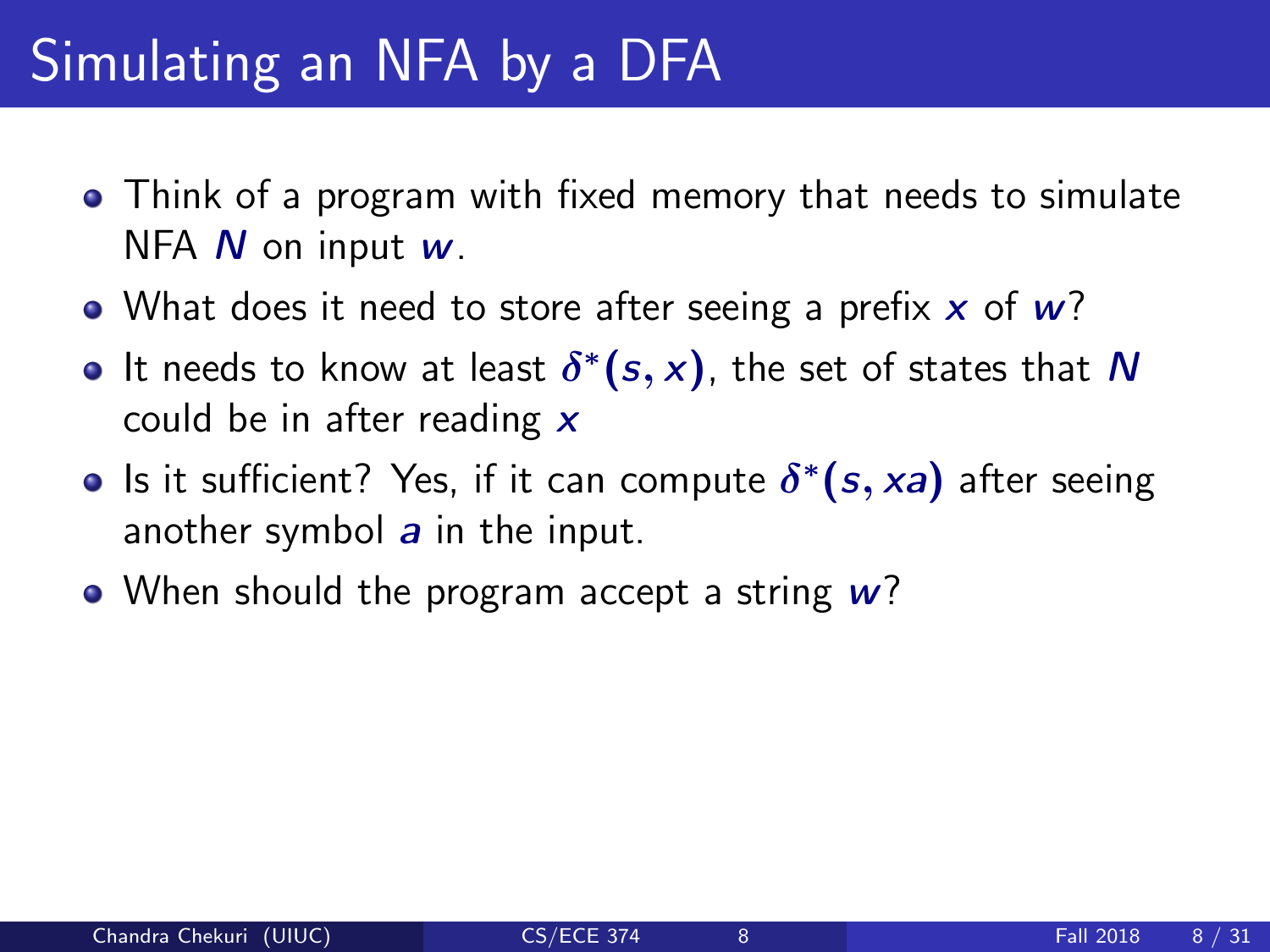- Think of a program with fixed memory that needs to simulate NFA  $N$  on input  $w$ .
- What does it need to store after seeing a prefix  $x$  of  $w$ ?
- It needs to know at least  $\delta^*(s,x)$ , the set of states that  $N$ could be in after reading  $x$
- Is it sufficient? Yes, if it can compute  $\delta^*(s, xa)$  after seeing another symbol  $a$  in the input.
- When should the program accept a string  $w$ ? If  $\delta^*(s, w) \cap A \neq \emptyset$ .

**Key Observation:** A DFA  $M$  that simulates  $N$  should keep in its memory/state the set of states of N

Thus the state space of the DFA should be  $\mathcal{P}(Q)$ .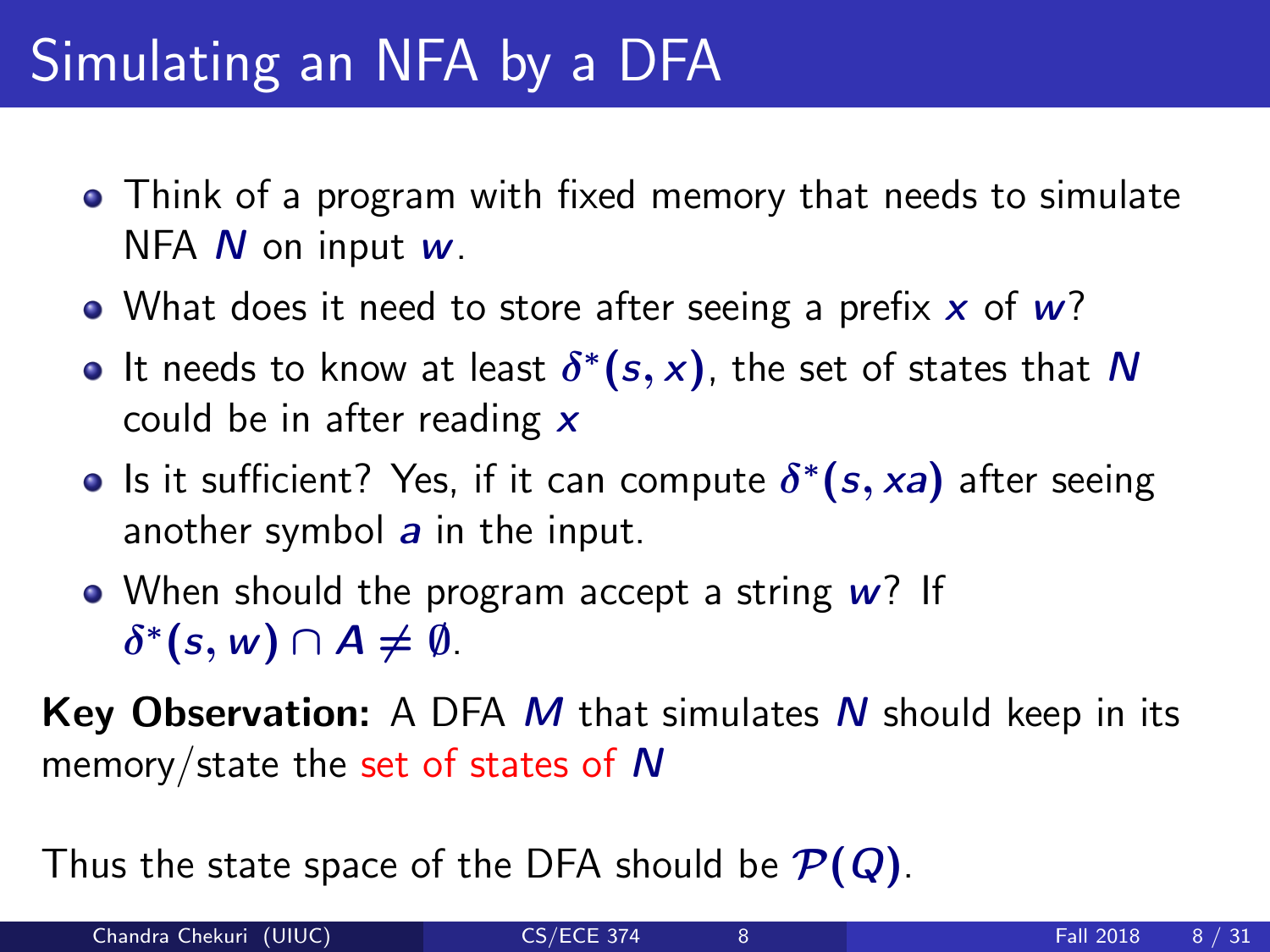NFA  $N = (Q, \Sigma, s, \delta, A)$ . We create a DFA  $M = (Q', \Sigma, \delta', s', A')$  as follows:

 $Q' = \mathcal{P}(Q)$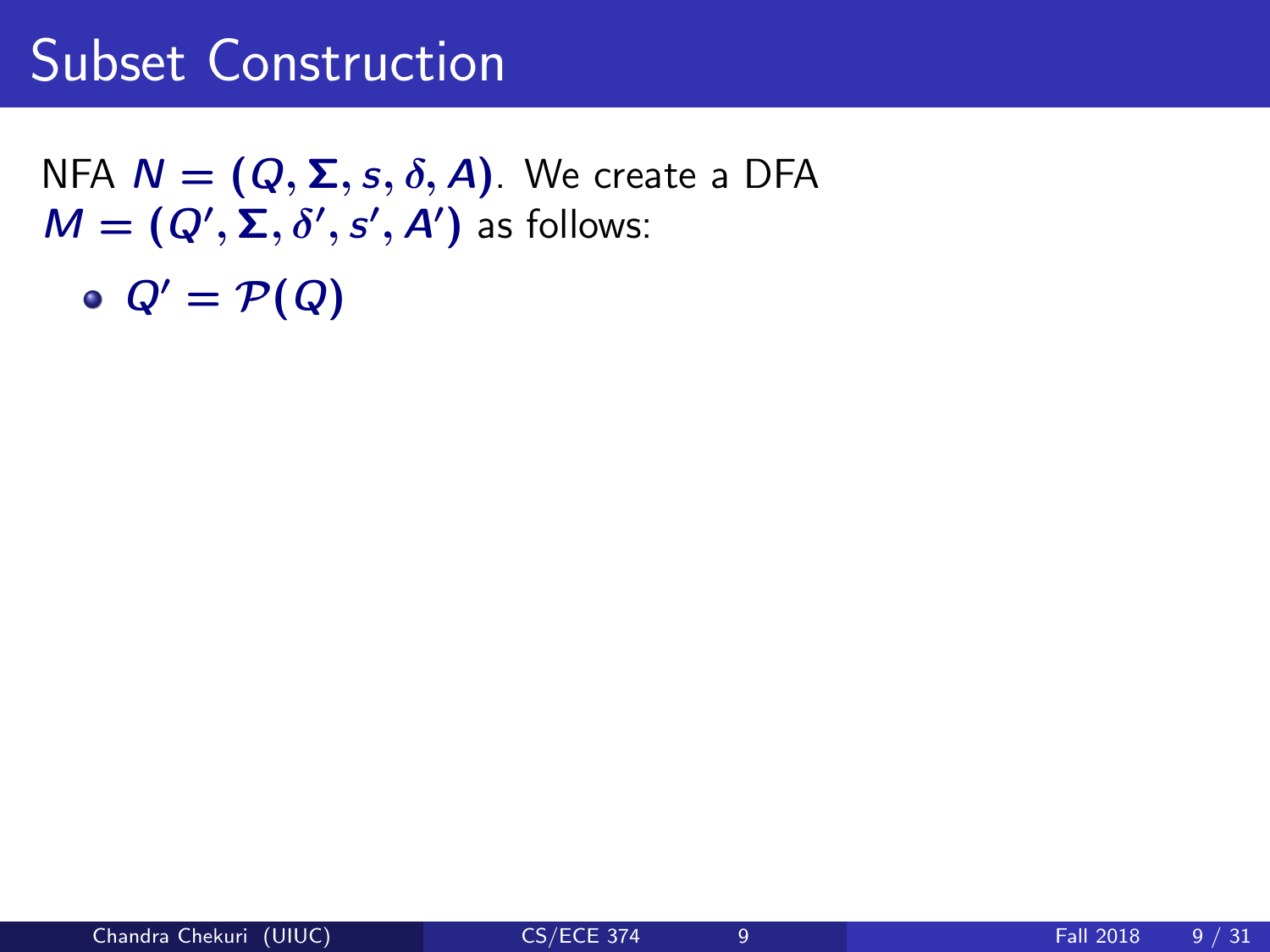NFA  $N = (Q, \Sigma, s, \delta, A)$ . We create a DFA  $M = (Q', \Sigma, \delta', s', A')$  as follows:

- $Q' = \mathcal{P}(Q)$
- $s' = \epsilon$ reach $(s) = \delta^*(s, \epsilon)$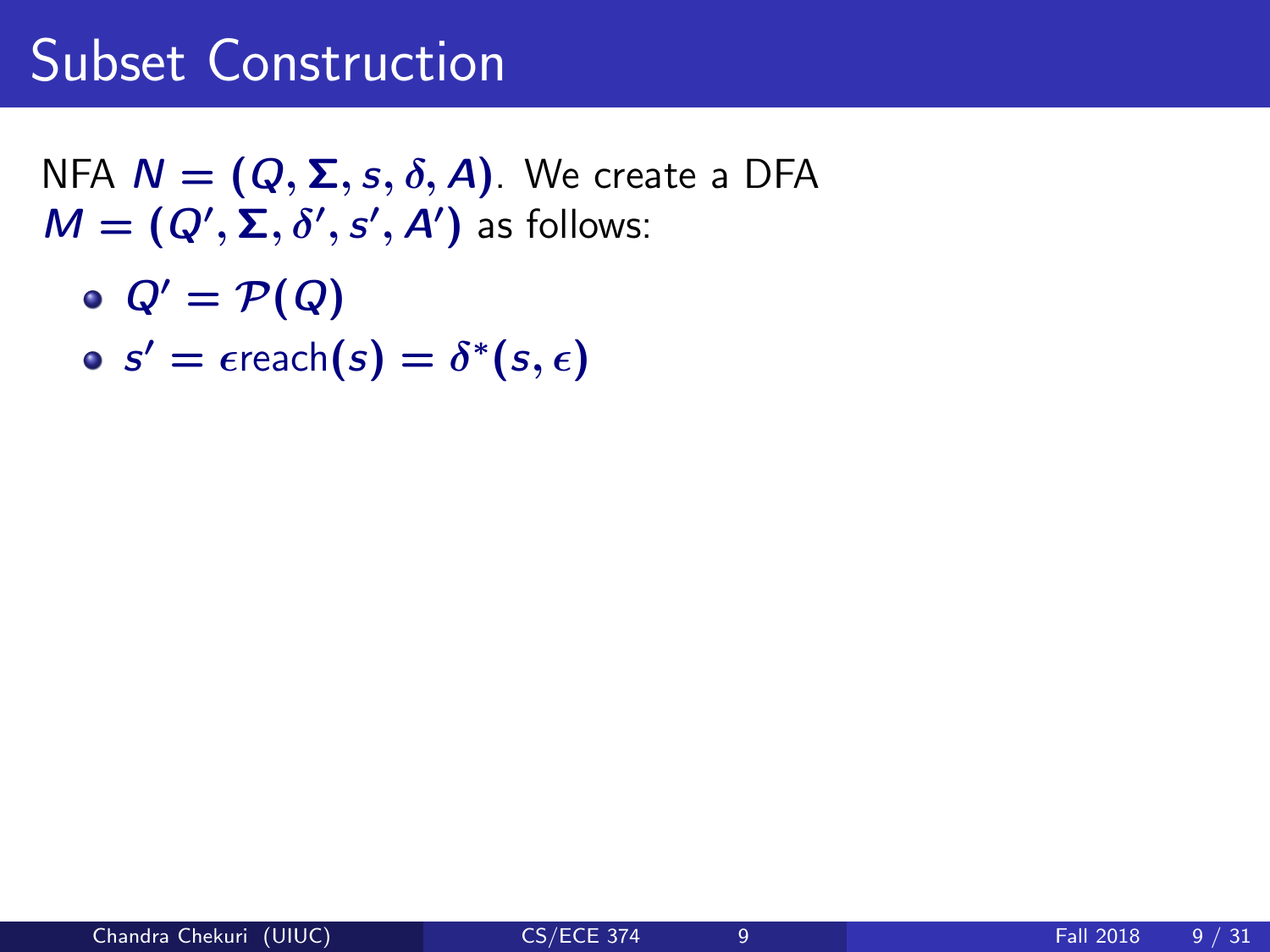NFA  $N = (Q, \Sigma, s, \delta, A)$ . We create a DFA  $M = (Q', \Sigma, \delta', s', A')$  as follows:

- $Q' = \mathcal{P}(Q)$
- $s' = \epsilon$ reach $(s) = \delta^*(s, \epsilon)$
- $\bullet$  A' = {X  $\subset$  Q | X  $\cap$  A  $\neq$  0}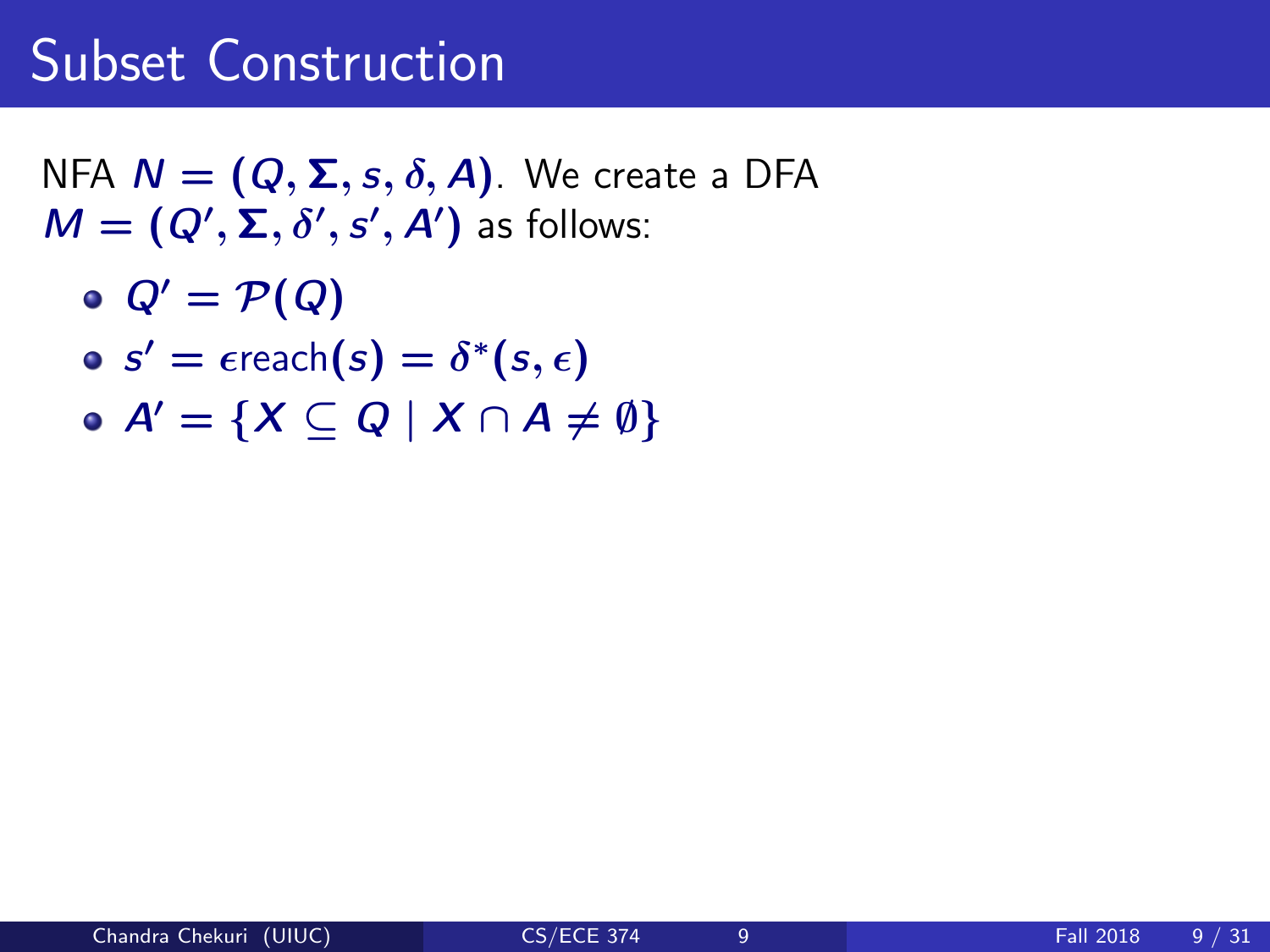NFA  $N = (Q, \Sigma, s, \delta, A)$ . We create a DFA  $M = (Q', \Sigma, \delta', s', A')$  as follows:

- $Q' = \mathcal{P}(Q)$
- $s' = \epsilon$ reach $(s) = \delta^*(s, \epsilon)$
- $\bullet A' = \{X \subseteq Q \mid X \cap A \neq \emptyset\}$
- $\delta^\prime(\overline{X},\overline{a})=\cup_{\overline{q}\in X}\delta^*(\overline{q},\overline{a})$  for each  $X\subseteq Q$ ,  $\overline{a}\in\Sigma$ .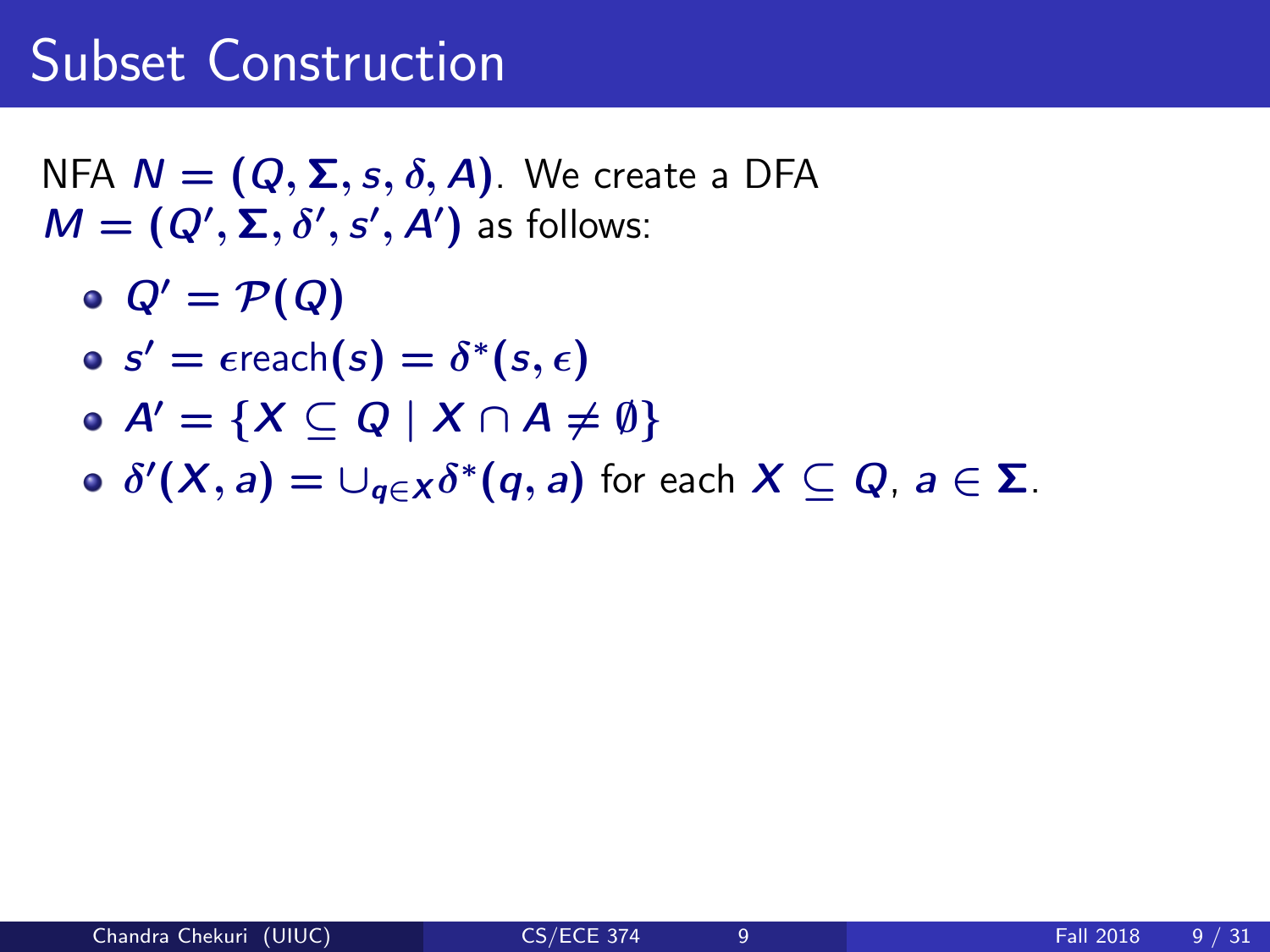# Example

### No  $\epsilon$ -transitions



 ${\overline{\phantom{a}}}$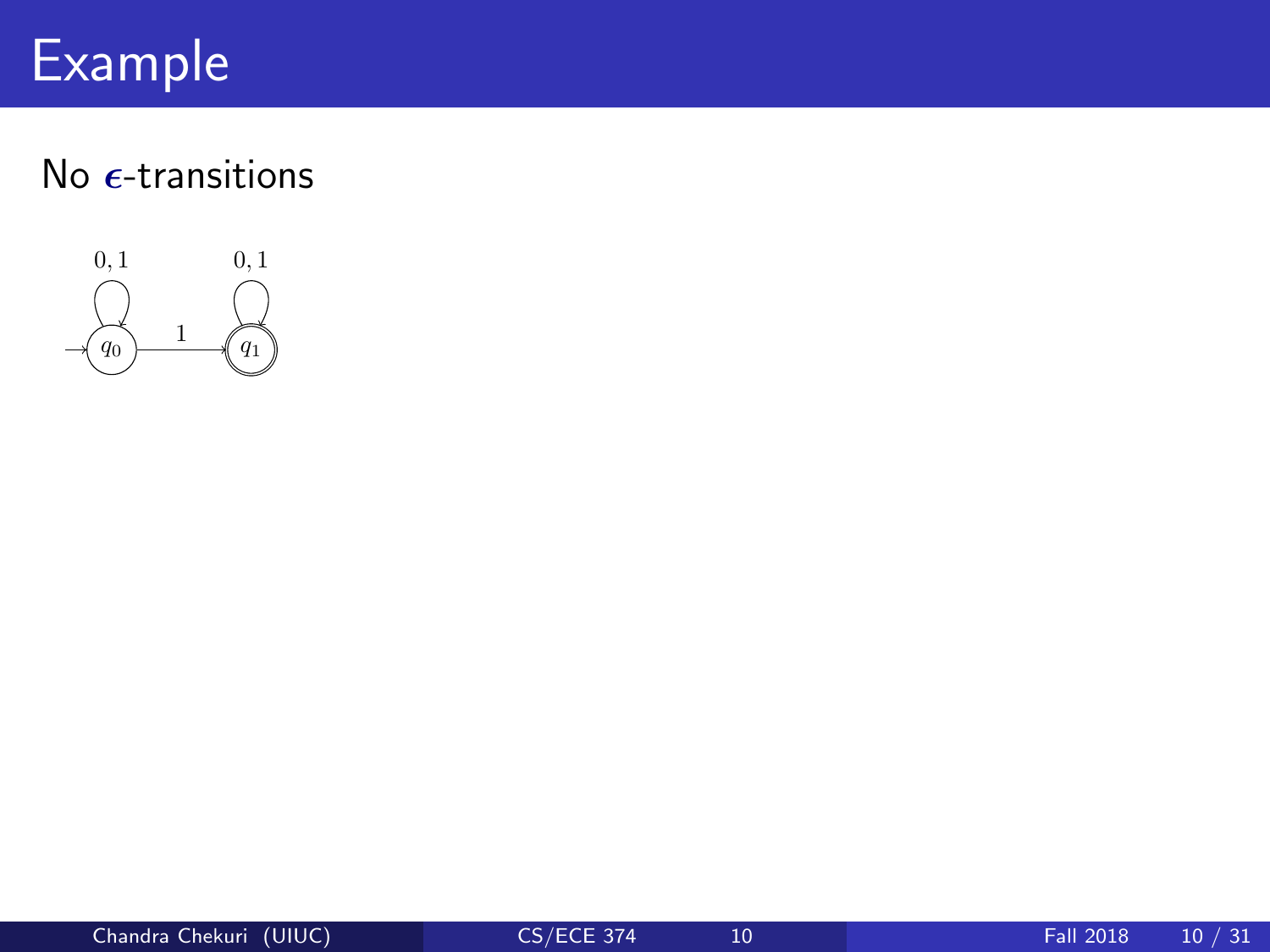#### $\mathsf{Example} \quad \Box$ • <sup>0</sup>  $\overline{\mathcal{L}}_{\rm{max}}$

No  $\epsilon$ -transitions



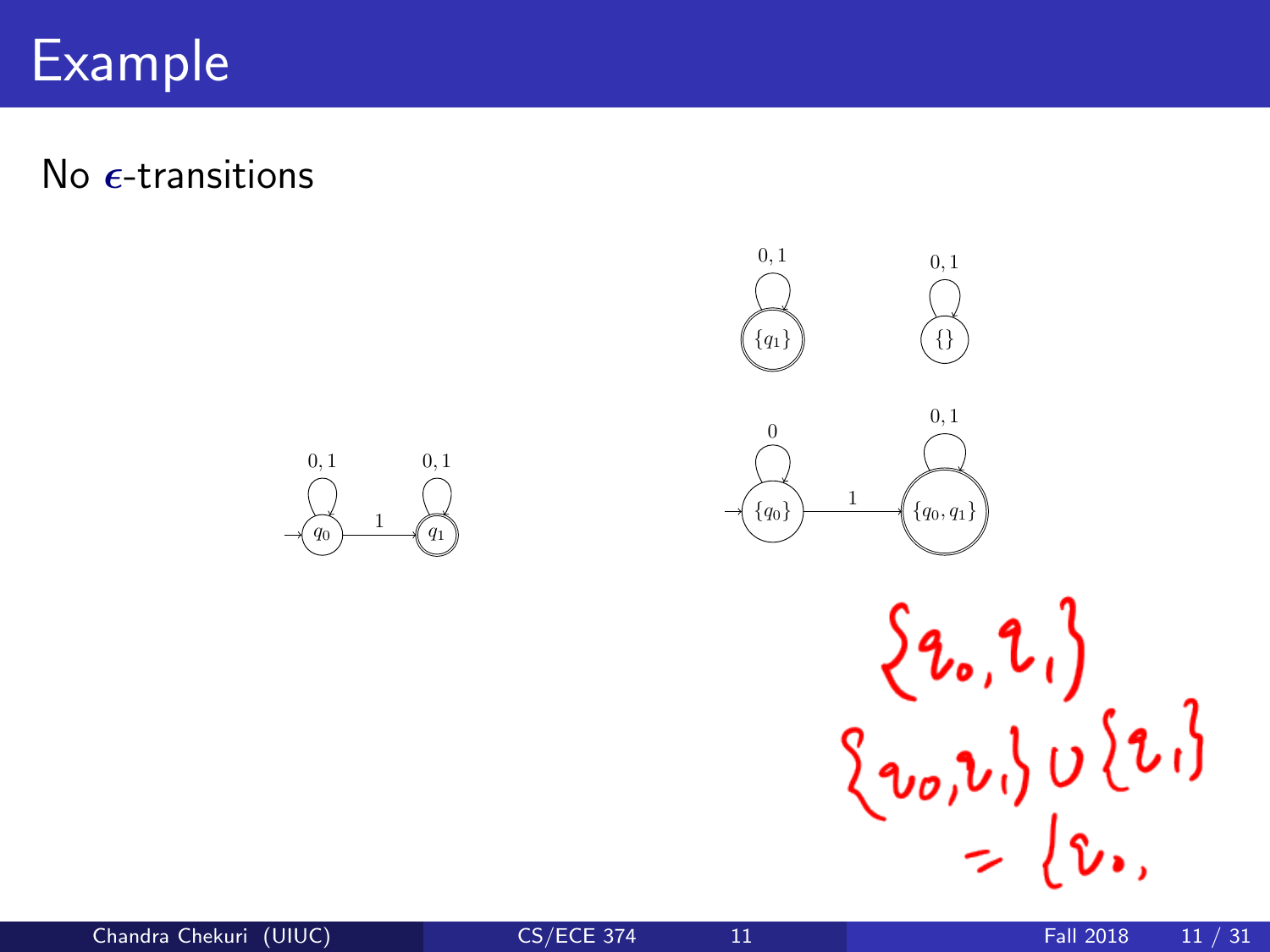#### Incremental construction  $2.02$ . While there are states with missing transitions creating the missing transitions creating any new states creating  $\alpha$ that maybe needed.

Only build states reachable from  $s' = \epsilon$ reach $(s)$  the start state of  $M$ 





 $\delta'(X, a) = \cup_{q \in X} \delta^*(q, a)$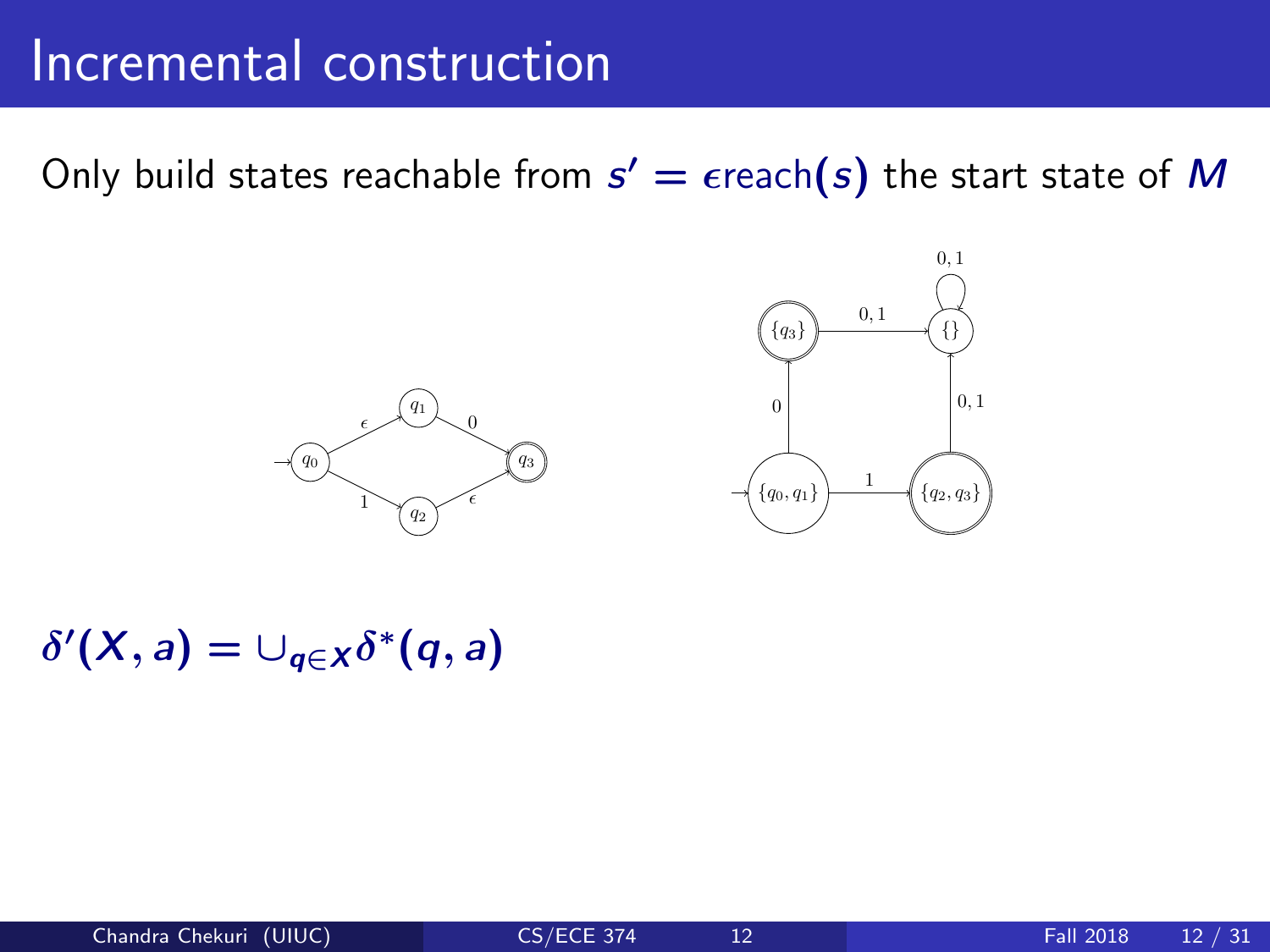### Incremental algorithm

- Build M beginning with start state  $s' == \epsilon$ reach(s)
- For each existing state  $X \subseteq Q$  consider each  $a \in \Sigma$  and calculate the state  $\bm{\mathsf{Y}}=\delta'(\bm{\mathsf{X}},a)=\cup_{\bm{q}\in\bm{\mathsf{X}}}\delta^*(\bm{q},a)$  and add a transition.
- $\bullet$  If Y is a new state add it to reachable states that need to explored.

To compute  $\delta^*(\bm{q},\bm{a})$  - set of all states reached from  $\bm{q}$  on *string*  $\bm{a}$ 

- Compute  $X = \epsilon$ reach $(q)$
- Compute  $Y = \bigcup_{p \in X} \delta(p, a)$
- Compute  $Z = \epsilon$ reach $(Y) = \bigcup_{r \in Y} \epsilon$ reach $(r)$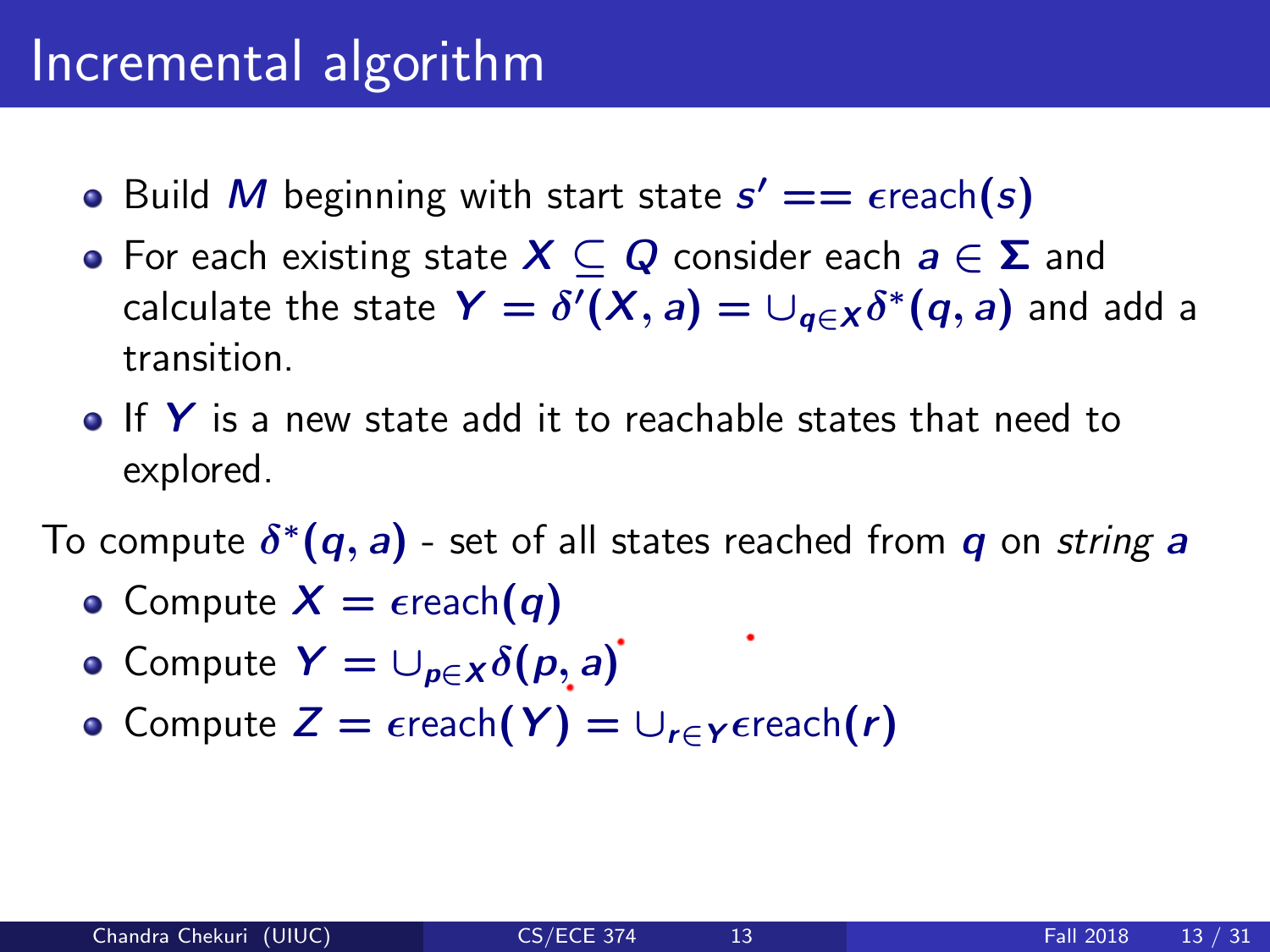### Proof of Correctness

### Theorem

Let  $N = (Q, \Sigma, s, \delta, A)$  be a NFA and let  $M = (Q', \Sigma, \delta', s', A')$ be a DFA constructed from N via the subset construction. Then  $L(N) = L(M)$ .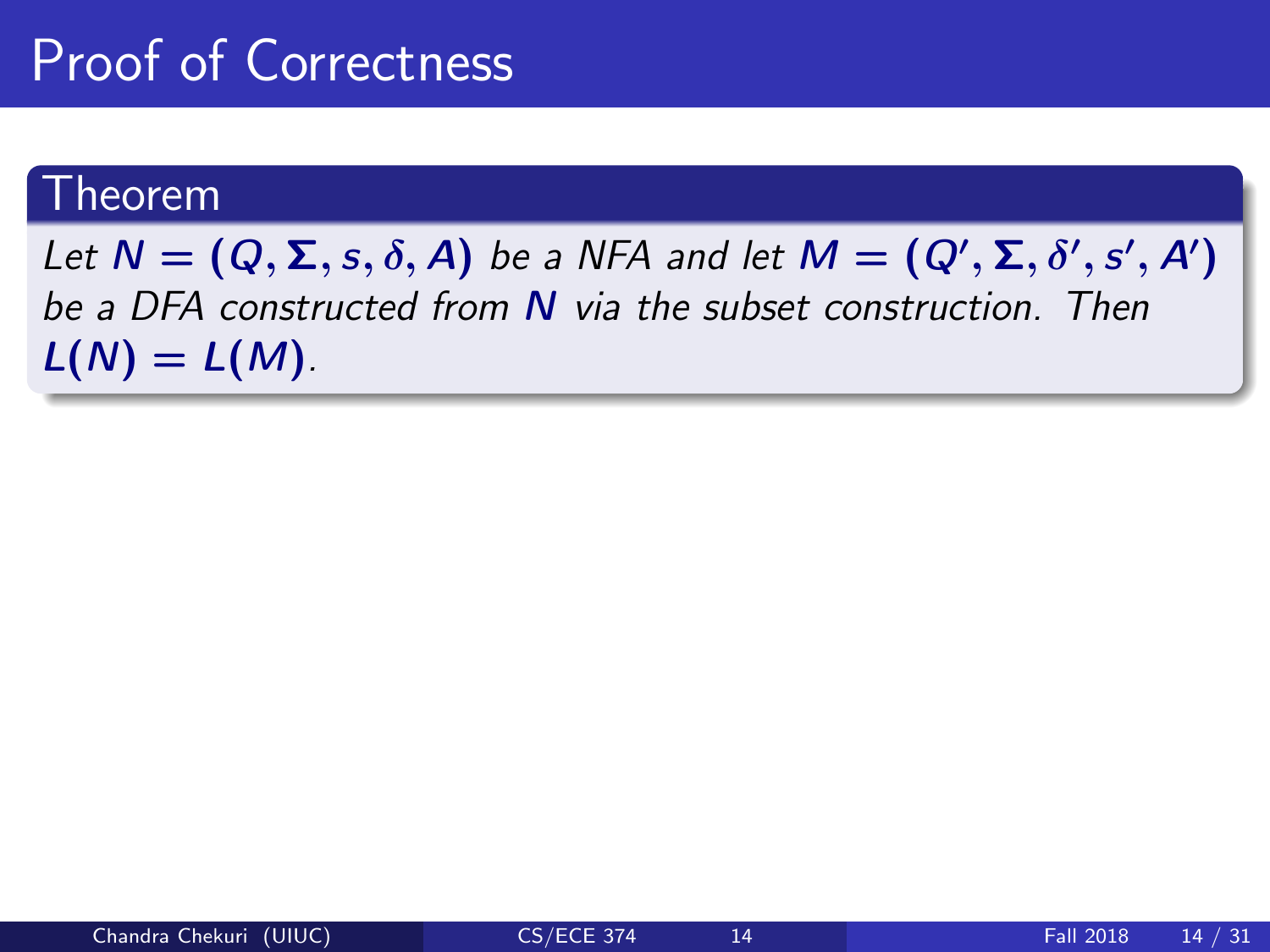# Proof of Correctness

### Theorem

Let  $N = (Q, \Sigma, s, \delta, A)$  be a NFA and let  $M = (Q', \Sigma, \delta', s', A')$ be a DFA constructed from N via the subset construction. Then  $L(N) = L(M)$ .

Stronger claim:

### Lemma

For every string  $w$ ,  $\delta_{\Lambda}^*$  $N^*(s, w) = \delta_M^*(s', w).$ 

Proof by induction on  $|\mathbf{w}|$ .

Base case: 
$$
w = \epsilon
$$
.

\n $\delta_N^*(s, \epsilon) = \epsilon \text{reach}(s)$ .

\n $\delta_M^*(s', \epsilon) = s' = \epsilon \text{reach}(s)$  by definition of  $s'$ .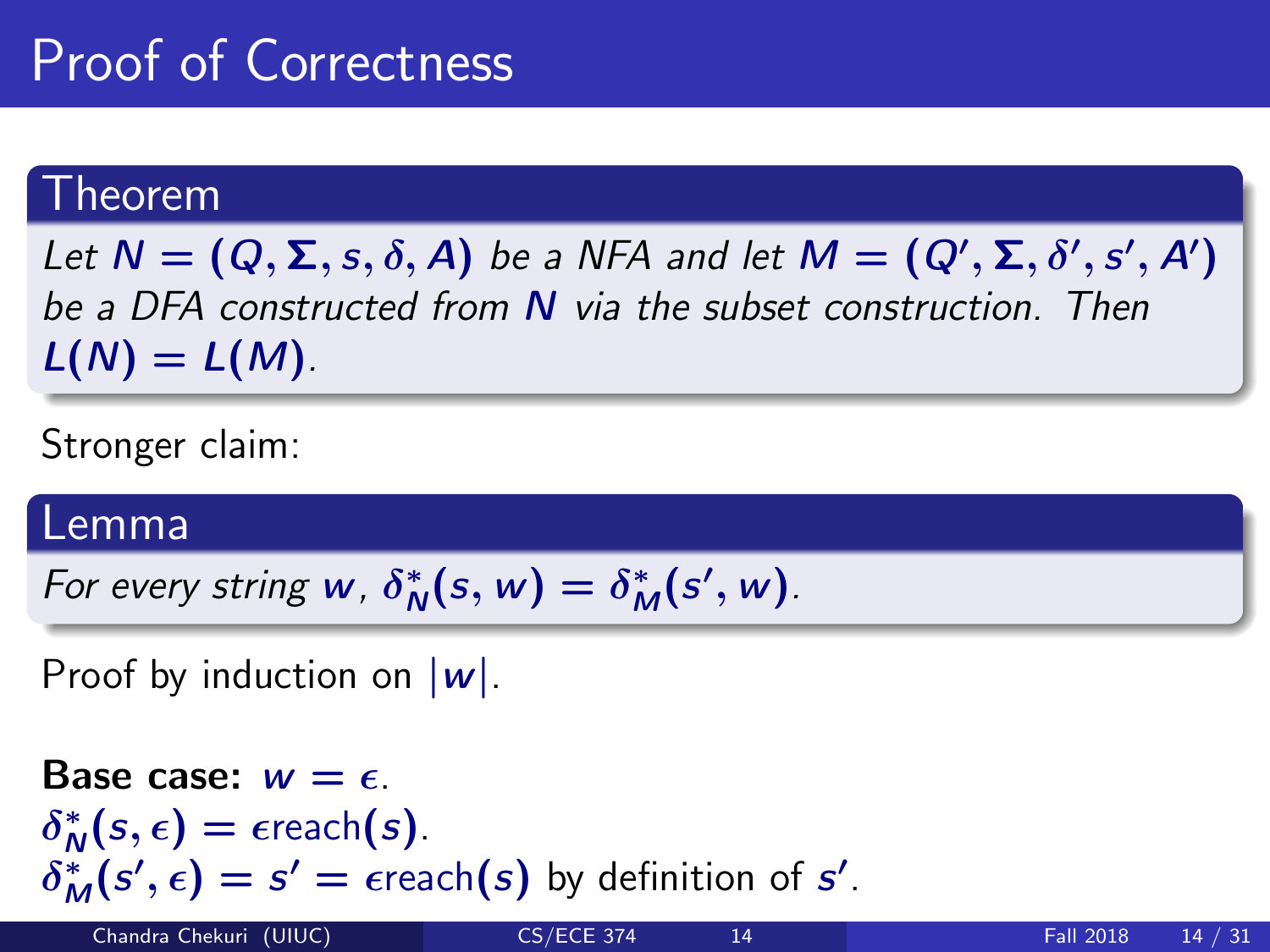### Lemma

For every string 
$$
w
$$
,  $\delta^*_N(s, w) = \delta^*_M(s', w)$ .

**Inductive step:**  $w = xa$  (Note: suffix definition of strings)  $\delta^*_{\Lambda}$  $\psi_N^*(s, xa) = \cup_{p \in \delta_N^*(s, x)} \delta_N^*$  $_{\mathsf{N}}^*(\rho,a)$  by inductive defn of  $\delta^*_\mathsf{N}$ N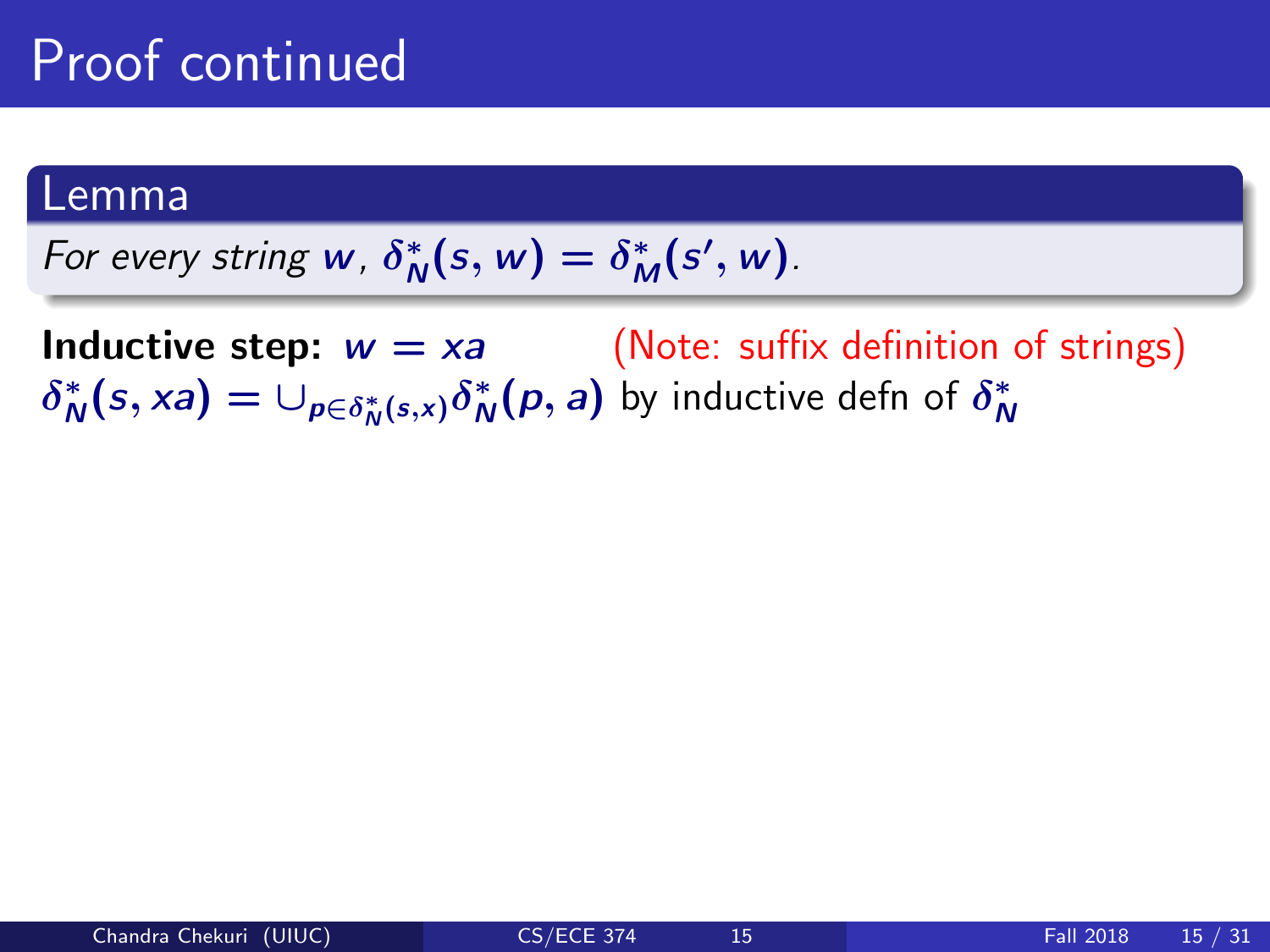### Lemma

For every string  $w$ ,  $\delta^*_{\Lambda}$  $N^*(s, w) = \delta^*_M(s', w).$ 

**Inductive step:**  $w = xa$  (Note: suffix definition of strings)  $\delta^*_{\Lambda}$  $\psi_N^*(s, xa) = \cup_{p \in \delta_N^*(s, x)} \delta_N^*$  $\delta_M^*(s', xa) = \delta_M(\delta_M^*(s, x), a)$  by inductive defn of  $\delta_M^*$  $\frac{*}{N}(p,a)$  by inductive defn of  $\delta^*_\Lambda$ N M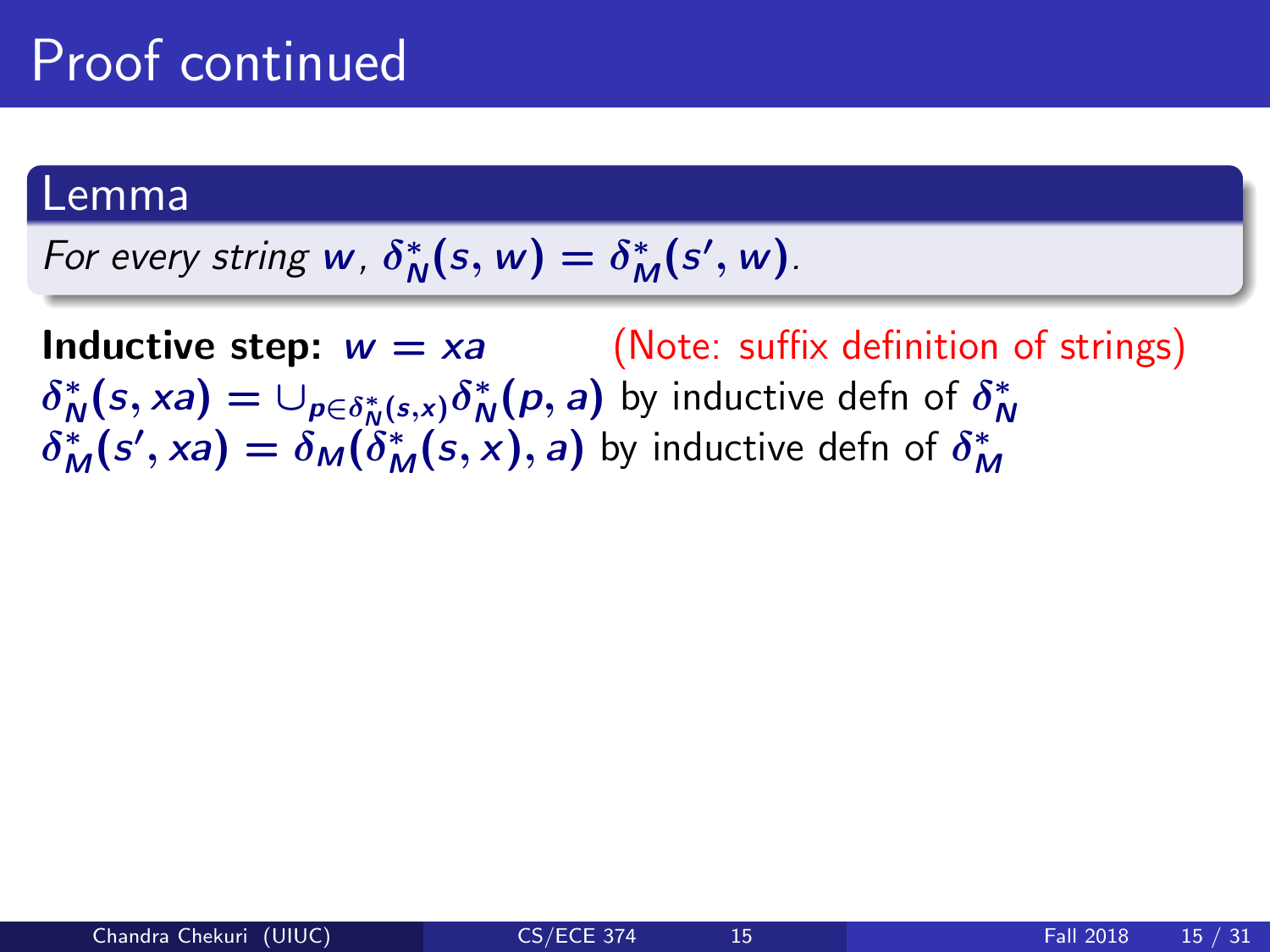### Lemma

For every string 
$$
w
$$
,  $\delta^*_{N}(s, w) = \delta^*_{M}(s', w)$ .

**Inductive step:**  $w = xa$  (Note: suffix definition of strings)  $\delta^*_{\Lambda}$  $\psi_N^*(s, xa) = \cup_{p \in \delta_N^*(s, x)} \delta_N^*$  $\delta_M^*(s', xa) = \delta_M(\delta_M^*(s, x), a)$  by inductive defn of  $\delta_M^*$  $\frac{*}{N}(p,a)$  by inductive defn of  $\delta^*_\Lambda$ N M

By inductive hypothesis:  $Y = \delta_N^*$  $N^*(s, x) = \delta_M^*(s, x)$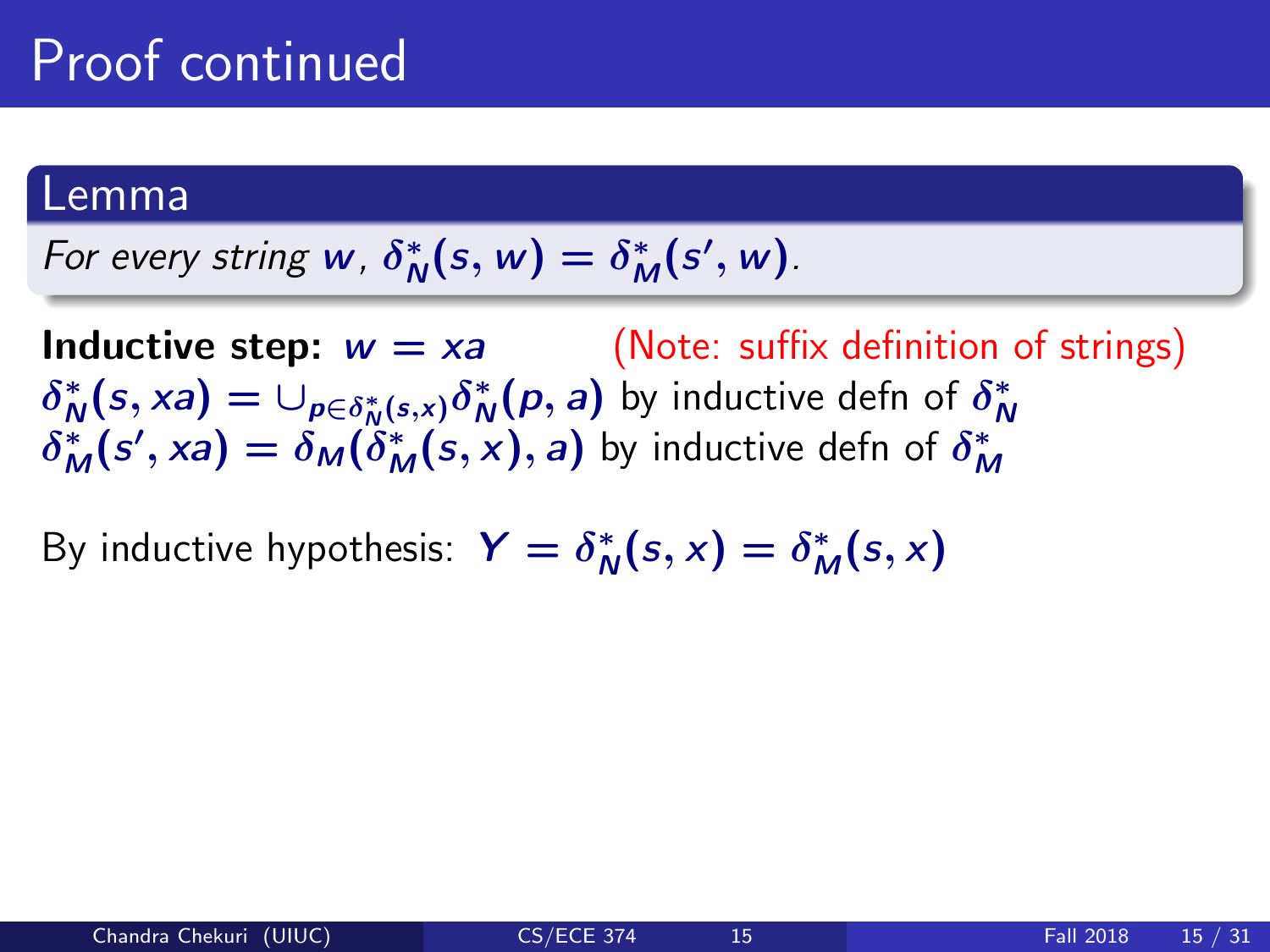### Lemma

For every string 
$$
w
$$
,  $\delta^*_{N}(s, w) = \delta^*_{M}(s', w)$ .

**Inductive step:**  $w = xa$  (Note: suffix definition of strings)  $\delta^*_{\Lambda}$  $\psi_N^*(s, xa) = \cup_{p \in \delta_N^*(s, x)} \delta_N^*$  $\delta_M^*(s', xa) = \delta_M(\delta_M^*(s, x), a)$  by inductive defn of  $\delta_M^*$  $\frac{*}{N}(p,a)$  by inductive defn of  $\delta^*_\Lambda$ N M

By inductive hypothesis:  $Y = \delta_N^*$  $N^*(s, x) = \delta_M^*(s, x)$ 

Thus  $\delta^*_\mathsf{A}$  $\chi_N^*(s, xa) = \cup_{p \in Y} \delta_N^*$  $N^*(p, a) = \delta_M(Y, a)$  by definition of  $\delta_M$ .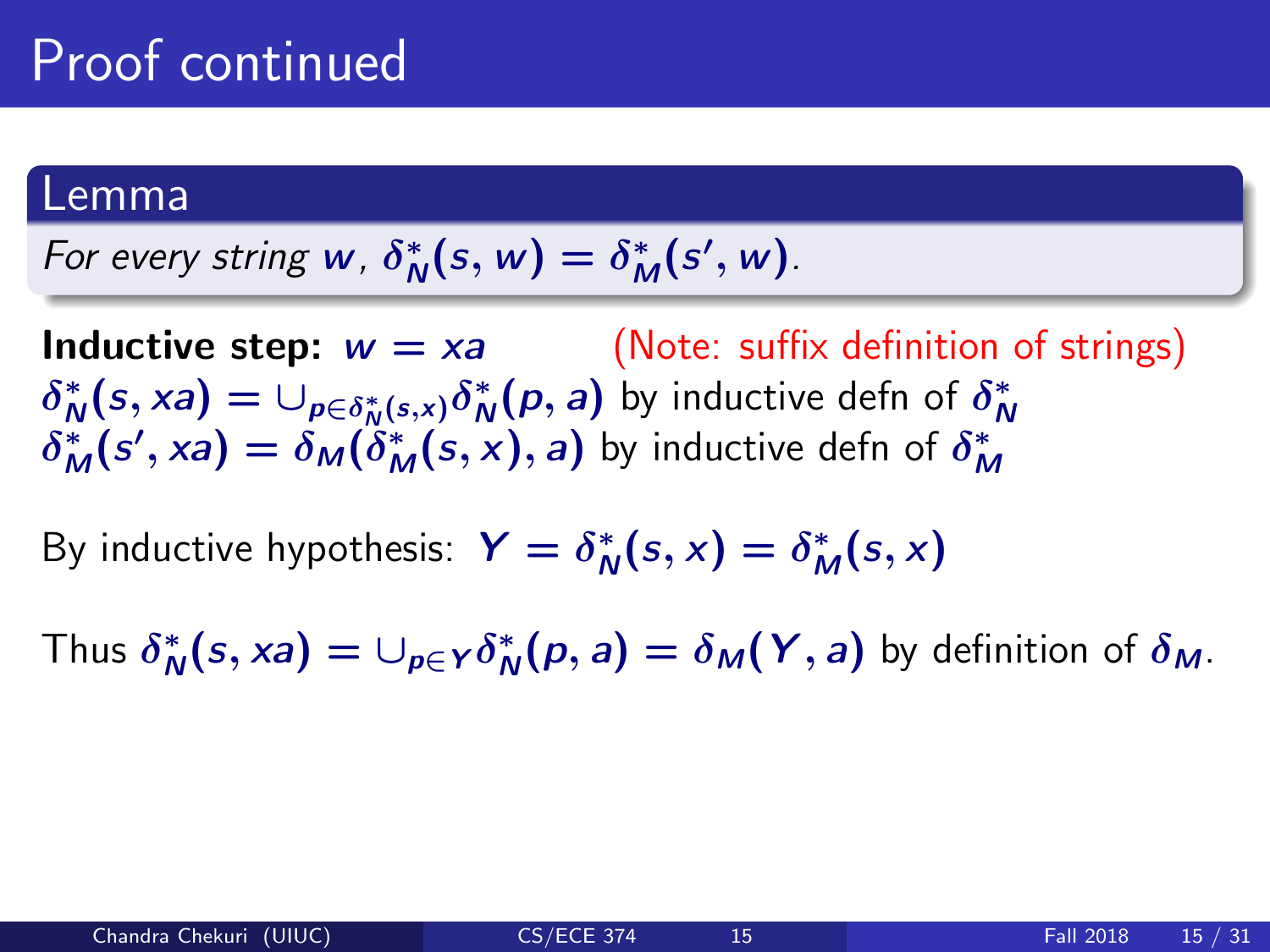### Lemma

For every string 
$$
w
$$
,  $\delta^*_{N}(s, w) = \delta^*_{M}(s', w)$ .

**Inductive step:**  $w = xa$  (Note: suffix definition of strings)  $\delta^*_{\Lambda}$  $\psi_N^*(s, xa) = \cup_{p \in \delta_N^*(s, x)} \delta_N^*$  $\delta_M^*(s', xa) = \delta_M(\delta_M^*(s, x), a)$  by inductive defn of  $\delta_M^*$  $\frac{*}{N}(p,a)$  by inductive defn of  $\delta^*_\Lambda$ N M

By inductive hypothesis:  $Y = \delta_N^*$  $N^*(s, x) = \delta_M^*(s, x)$ 

Thus  $\delta^*_\mathsf{A}$  $\chi_N^*(s, xa) = \cup_{p \in Y} \delta_N^*$  $N^*(p, a) = \delta_M(Y, a)$  by definition of  $\delta_M$ .

Therefore,

 $\delta^*_{\Lambda}$  $N_N^*(s, xa) = \delta_M(Y, a) = \delta_M(\delta_M^*(s, x), a) = \delta_M^*(s', xa)$ which is what we need.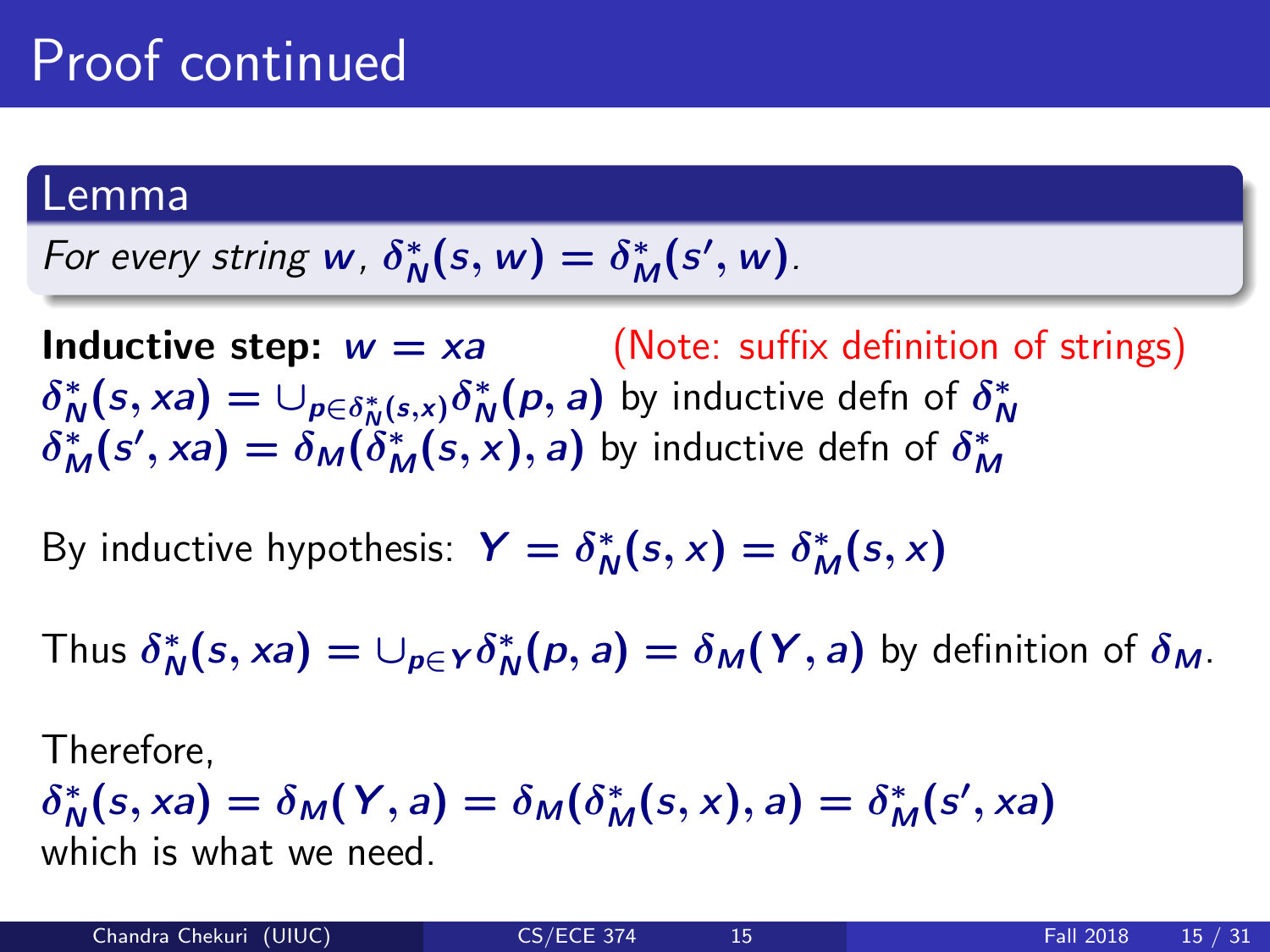# Part II

# <span id="page-27-0"></span>[Closure Properties of Regular](#page-27-0) [Languages](#page-27-0)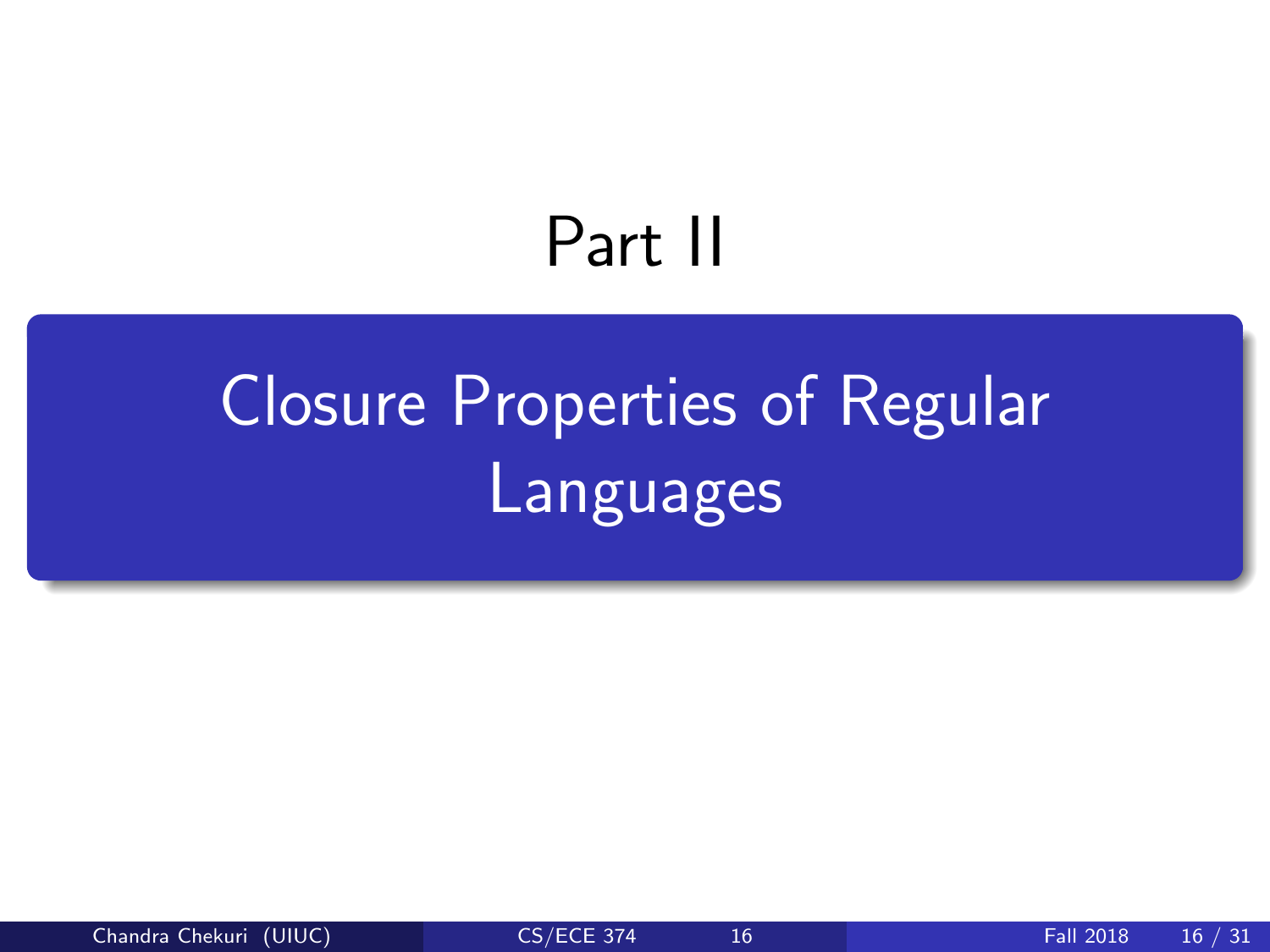# Regular Languages

Regular languages have three different characterizations

- Inductive definition via base cases and closure under union, concatenation and Kleene star
- Languages accepted by DFAs
- Languages accepted by NFAs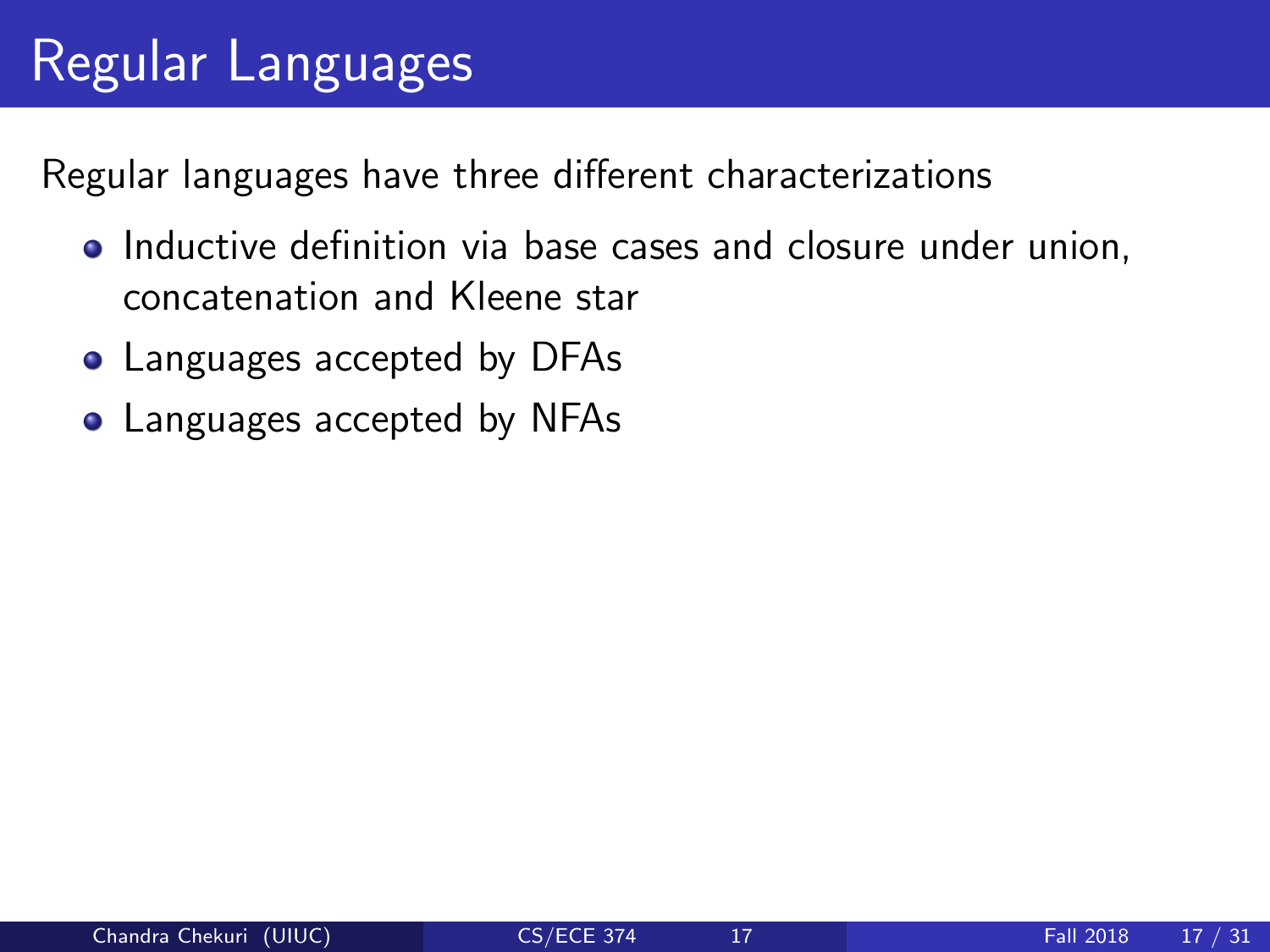# Regular Languages

Regular languages have three different characterizations

- Inductive definition via base cases and closure under union, concatenation and Kleene star
- Languages accepted by DFAs
- Languages accepted by NFAs

Regular language closed under many operations:

- union, concatenation, Kleene star via inductive definition or NFAs
- **•** complement, union, intersection via DFAs
- **•** homomorphism, inverse homomorphism, reverse,  $\ldots$

Different representations allow for flexibility in proofs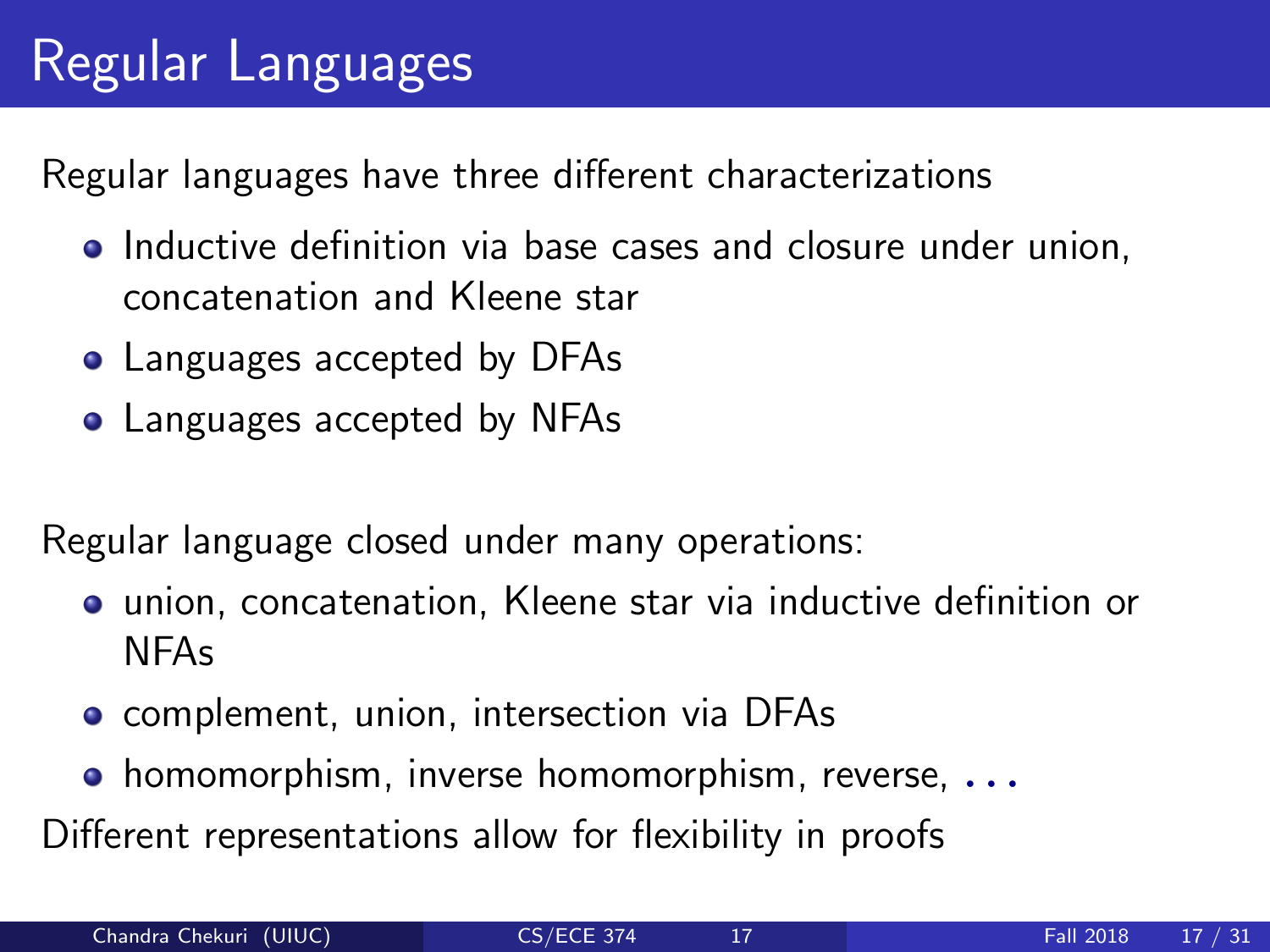# Examples: PREFIX and SUFFIX

Let  $L$  be a language over  $\Sigma$ .

### **Definition**

$$
PREFIX(L)=\{w \mid wx \in L, x \in \Sigma^*\}
$$

### **Definition**

 $SUFFIX(L) = \{w \mid xw \in L, x \in \Sigma^*\}$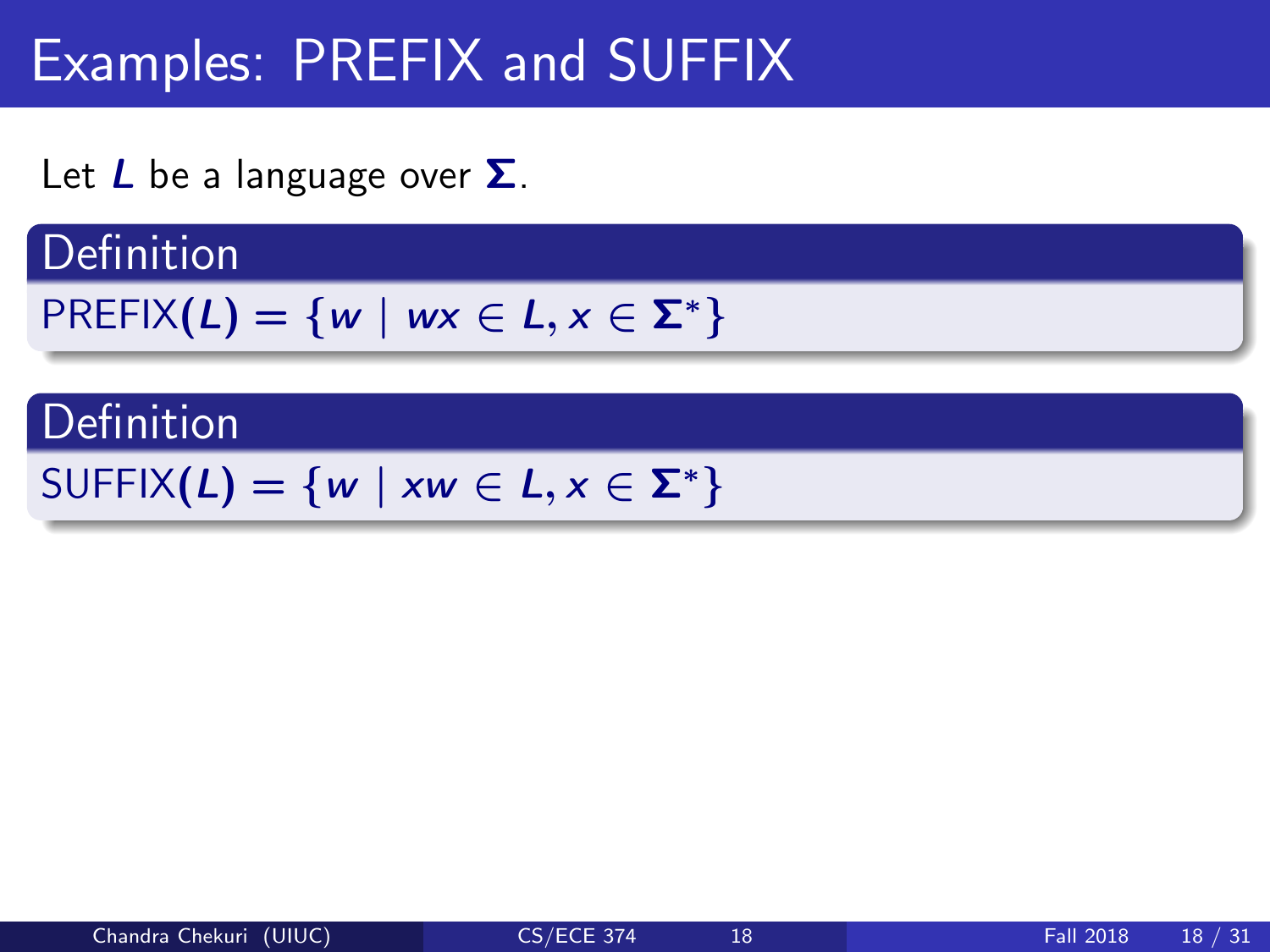# Examples: PREFIX and SUFFIX

Let  $L$  be a language over  $\Sigma$ .

### **Definition**

$$
PREFIX(L)=\{w \mid wx \in L, x \in \Sigma^*\}
$$

### Definition

$$
\text{SUFFIX}(L) = \{w \mid xw \in L, x \in \Sigma^*\}
$$

### Theorem

If  $L$  is regular then PREFIX( $L$ ) is regular.

### Theorem

If  $L$  is regular then  $SUFFIX(L)$  is regular.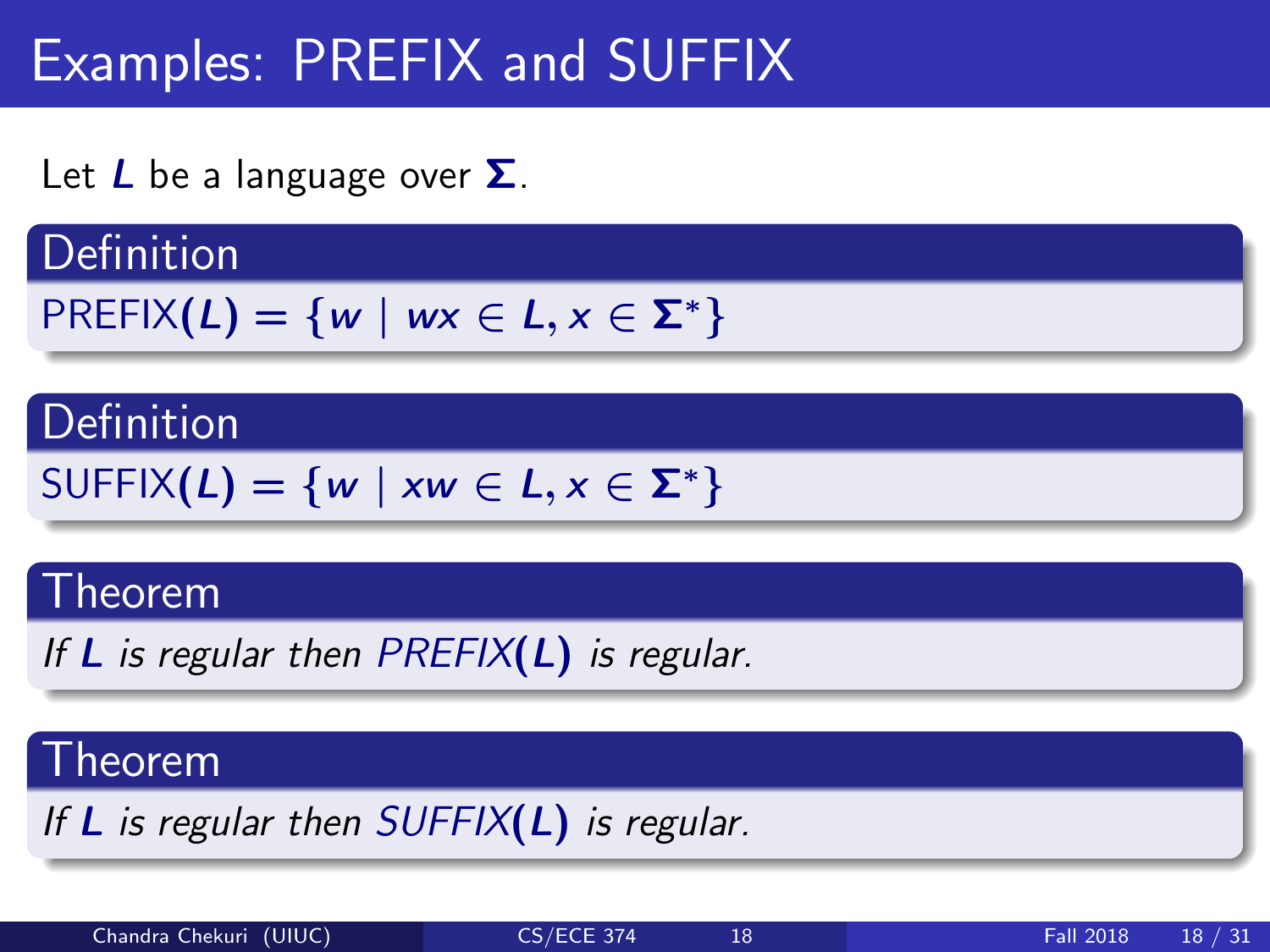### PREFIX

### Let  $M = (Q, \Sigma, \delta, s, A)$  be a DFA that recognizes L

Create new DFA/NFA to accept PREFIX $(L)$  (or SUFFIX $(L)$ ).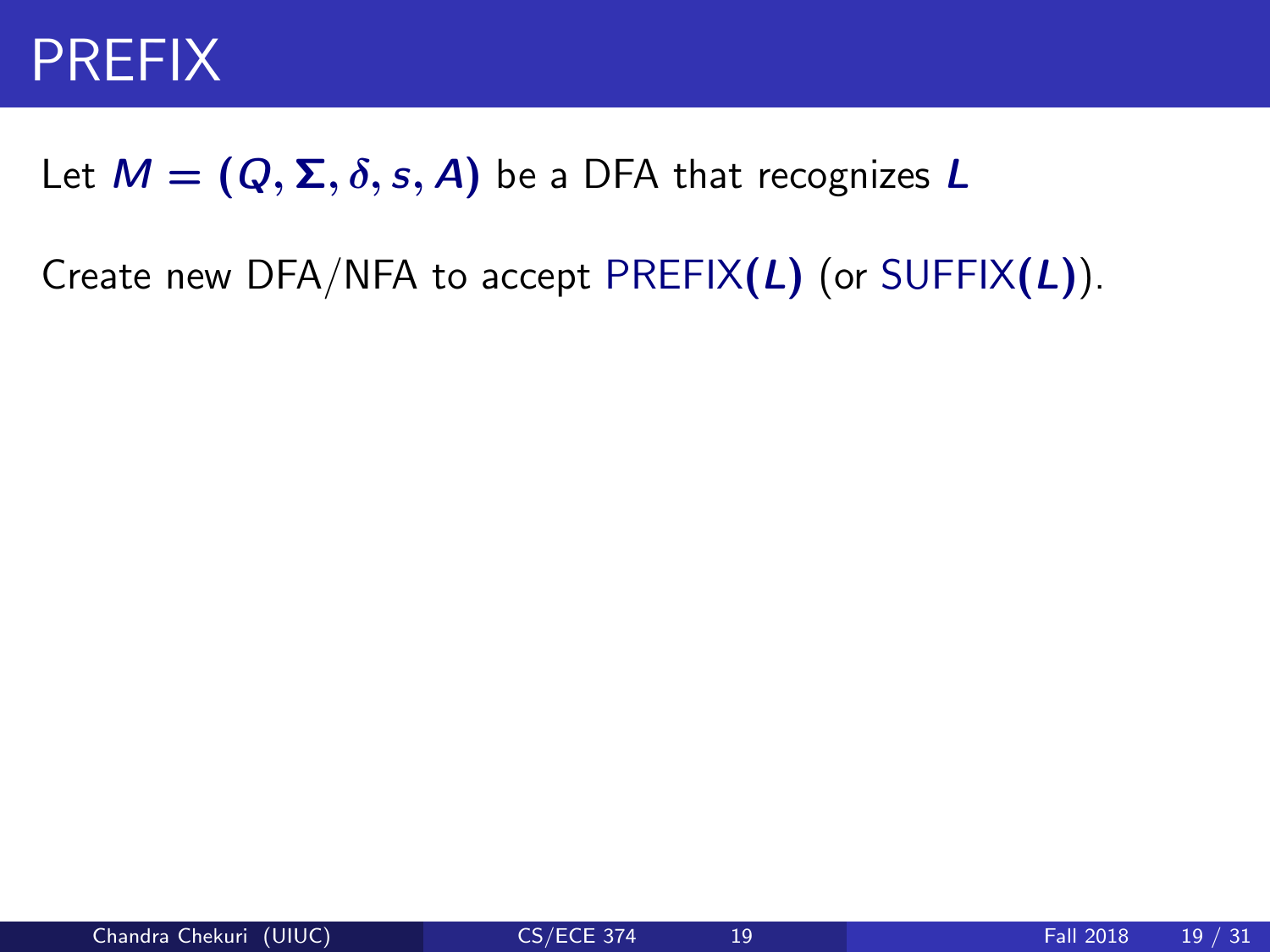### PREFIX

Let  $M = (Q, \Sigma, \delta, s, A)$  be a DFA that recognizes L

Create new DFA/NFA to accept PREFIX $(L)$  (or SUFFIX $(L)$ ).

 $X = \{q \in Q \mid s$  can reach q in M}  $Y = \{q \in Q \mid q \text{ can reach some state in } A\}$  $Z = X \cap Y$ 

### Theorem

Consider DFA  $M' = (Q, \Sigma, \delta, s, Z)$ .  $L(M') = PREFIX(L)$ .

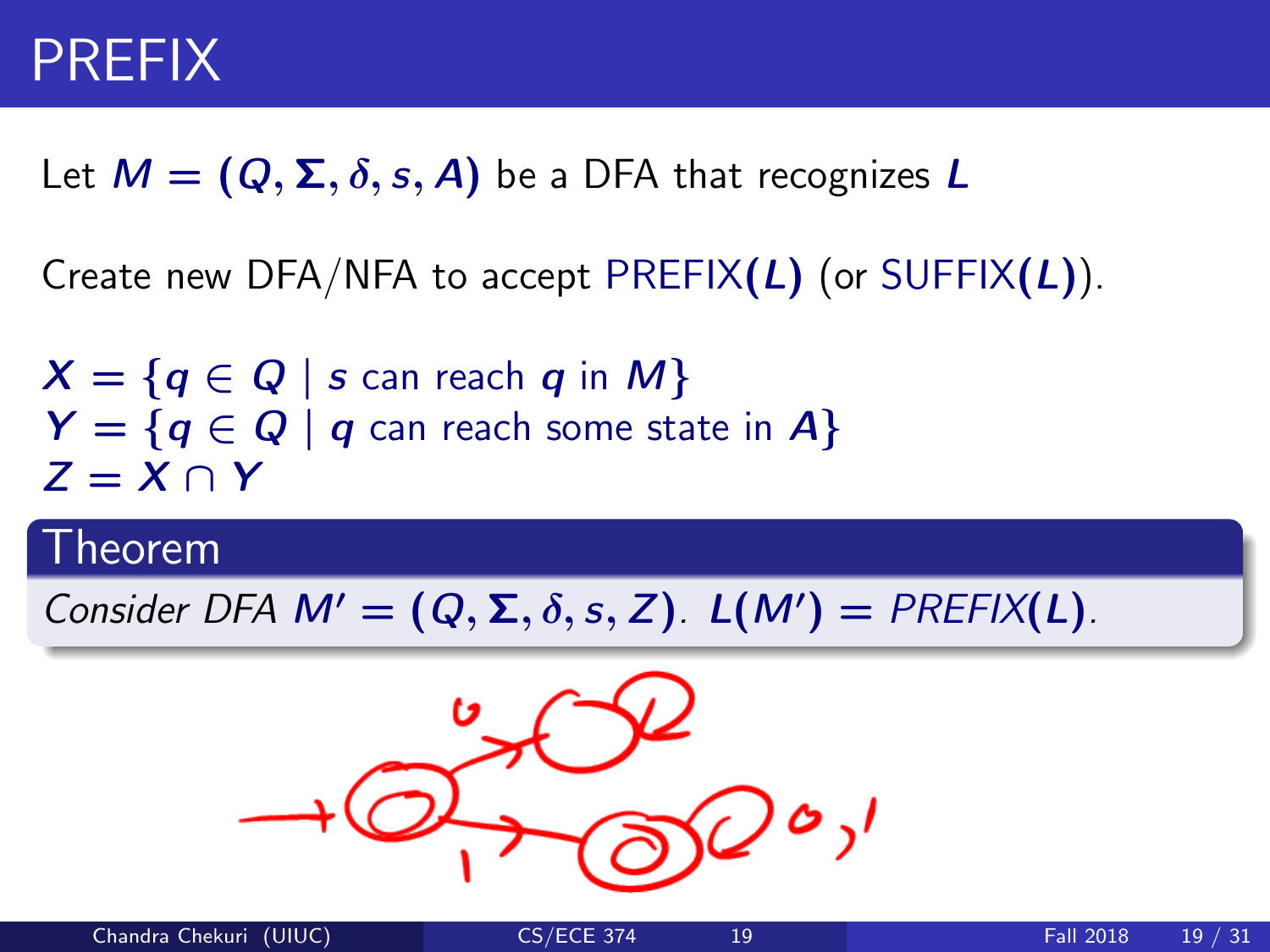# **SUFFIX**

Let  $M = (Q, \Sigma, \delta, s, A)$  be a DFA that recognizes L

 $X = \{q \in Q \mid s$  can reach q in M}

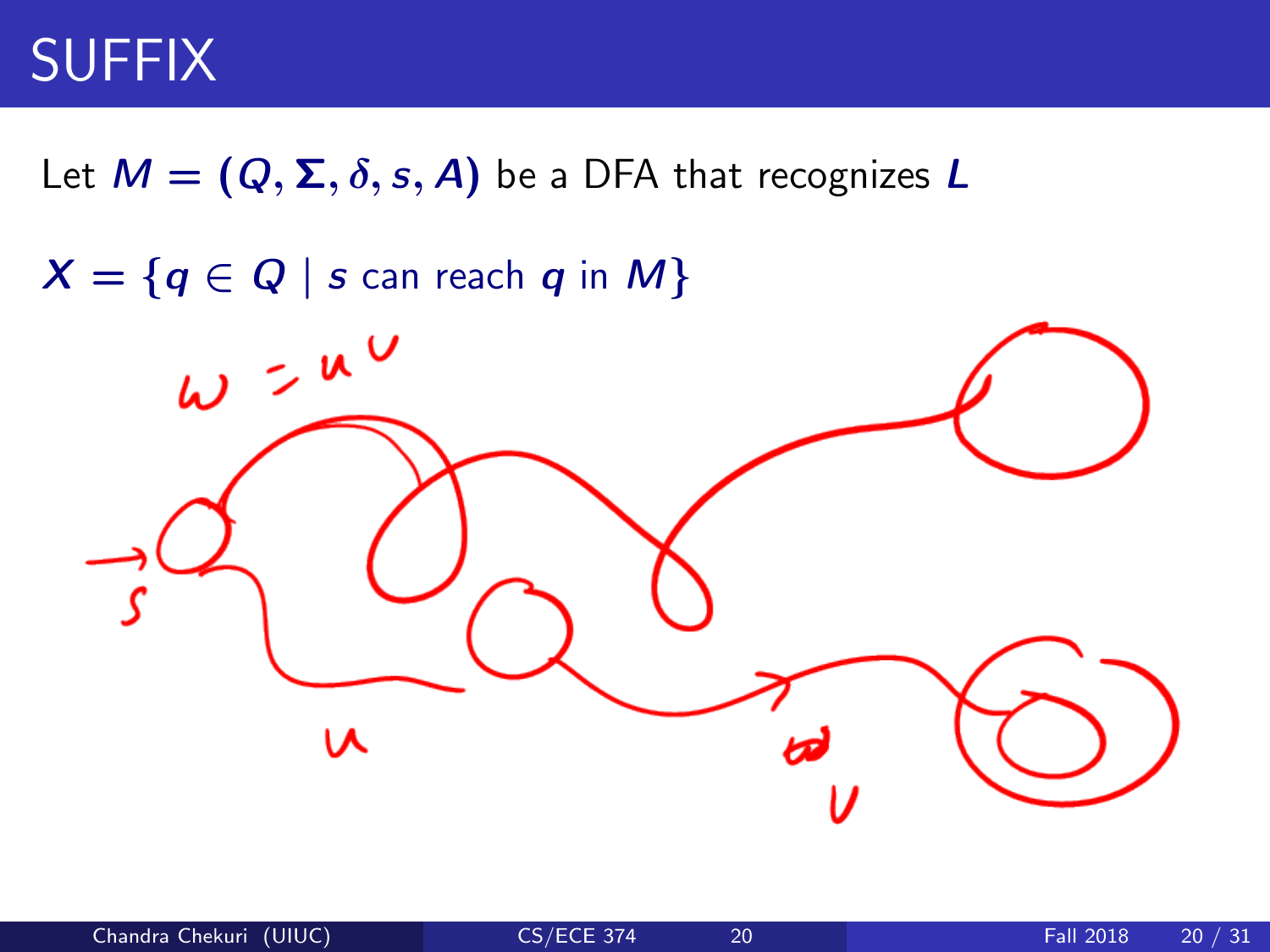# SUFFIX

Let  $M = (Q, \Sigma, \delta, s, A)$  be a DFA that recognizes L

 $X = \{q \in Q \mid s$  can reach q in M}

Consider NFA  $\bm{N} = (\bm{Q} \cup \{s'\}, \bm{\Sigma}, \delta', s', \bm{A})$ . Add new start state  $s'$ and  $\epsilon$ -transition from  $s'$  to each state in  $\boldsymbol{X}.$ 

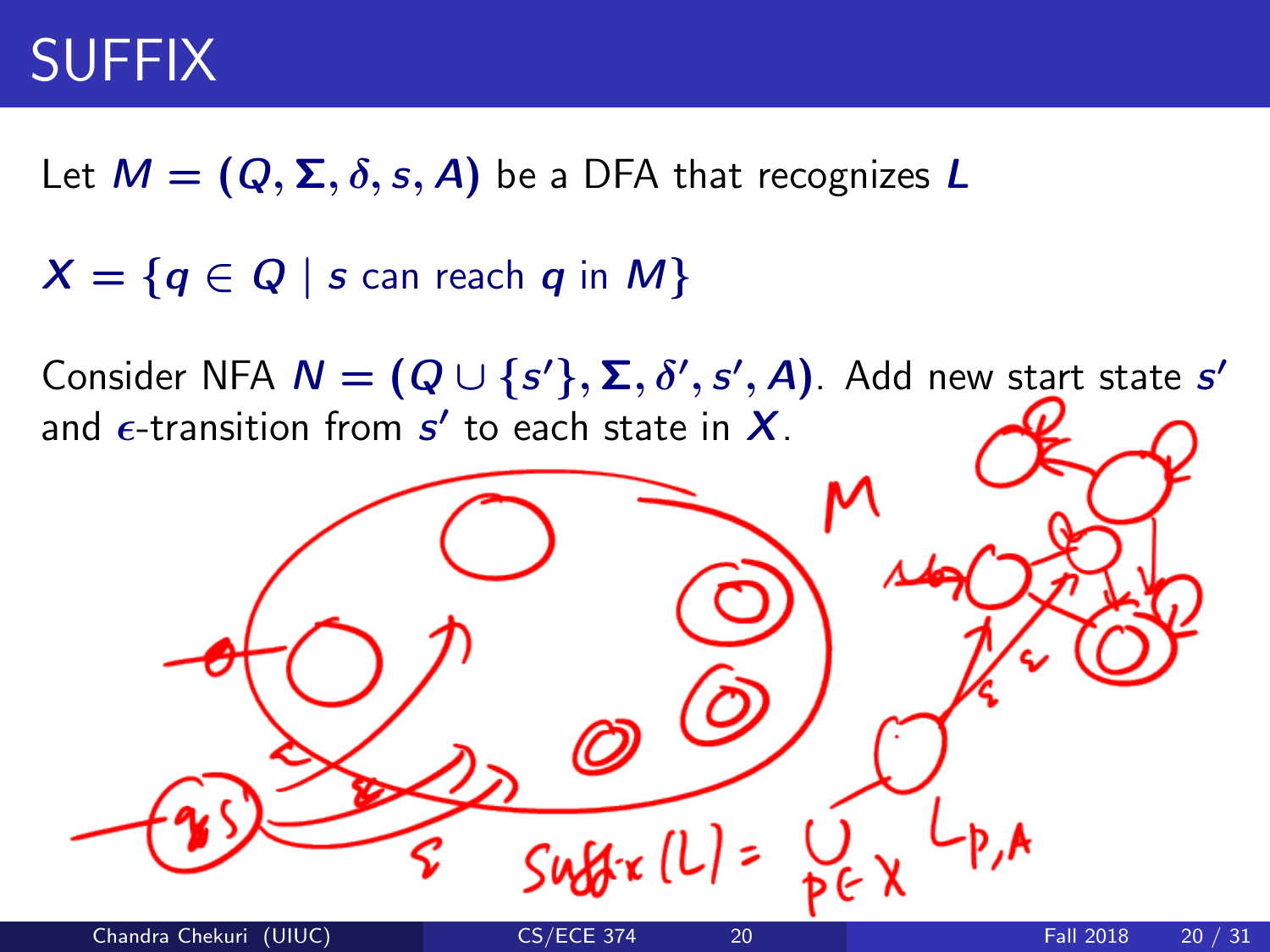## SUFFIX

Let  $M = (Q, \Sigma, \delta, s, A)$  be a DFA that recognizes L

 $X = \{q \in Q \mid s$  can reach q in M}

Consider NFA  $\bm{N} = (\bm{Q} \cup \{s'\}, \bm{\Sigma}, \delta', s', \bm{A})$ . Add new start state  $s'$ and  $\epsilon$ -transition from  $s'$  to each state in  $\boldsymbol{X}.$ 

**Claim:**  $L(N) = \text{SUFFIX}(L)$ .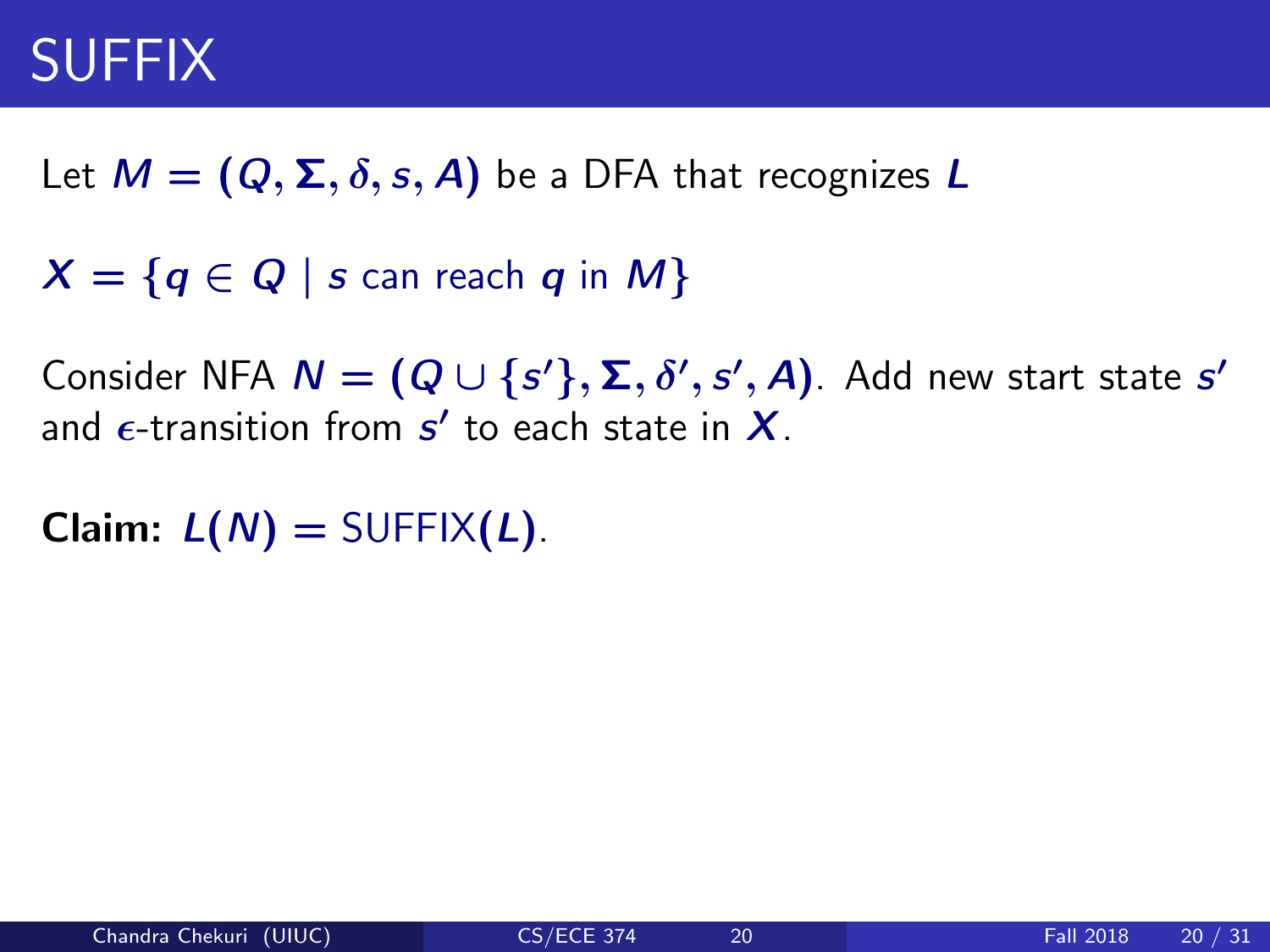# Part III

# <span id="page-37-0"></span>[DFA to Regular Expressions](#page-37-0)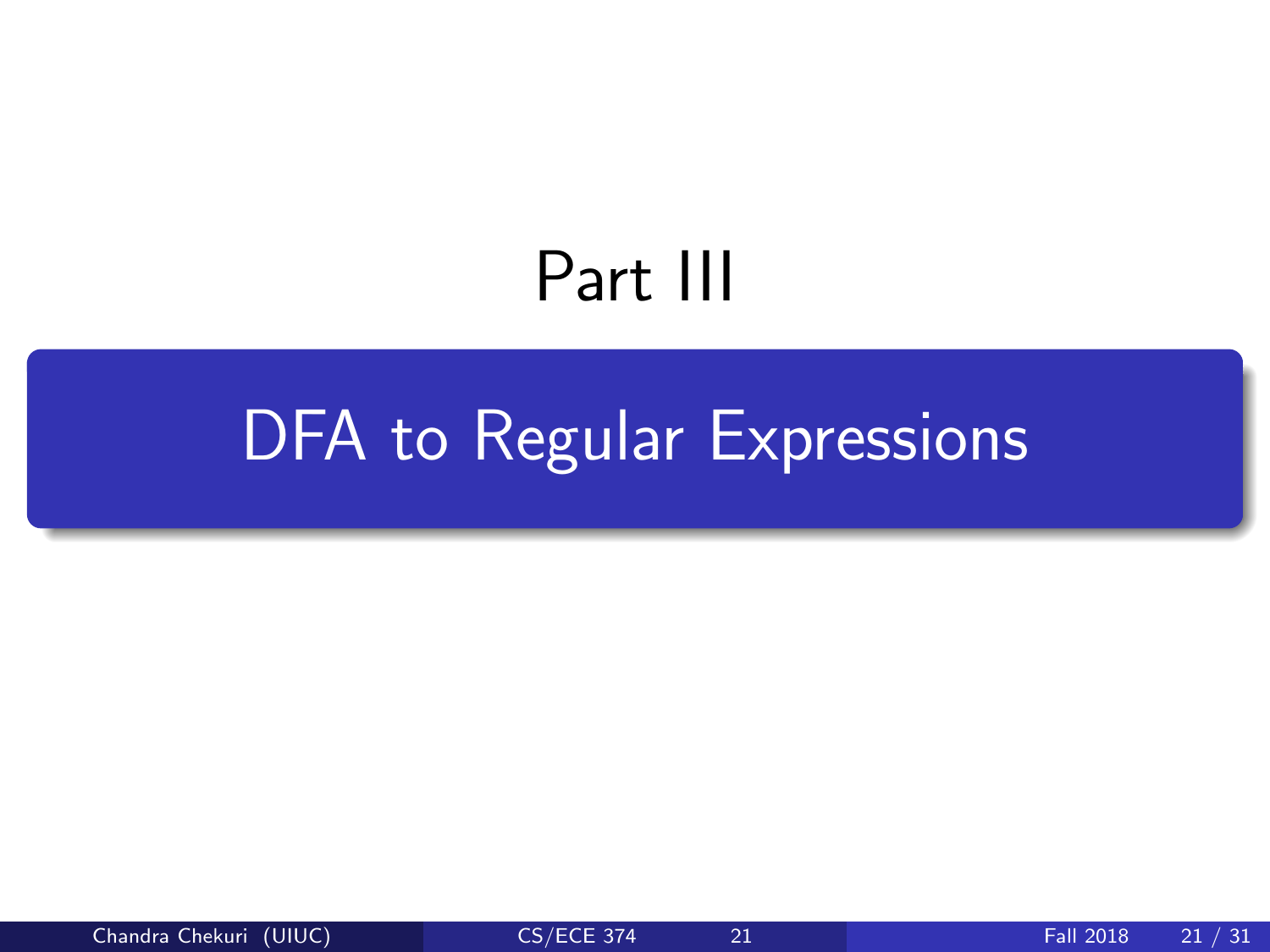# DFA to Regular Expressions

### Theorem

Given a DFA  $M = (Q, \Sigma, \delta, s, A)$  there is a regular expression r such that  $L(r) = L(M)$ . That is, regular expressions are as powerful as DFAs (and hence also NFAs).

- Simple algorithm but formal proof is involved. See notes.
- An easier proof via a more involved algorithm later in course.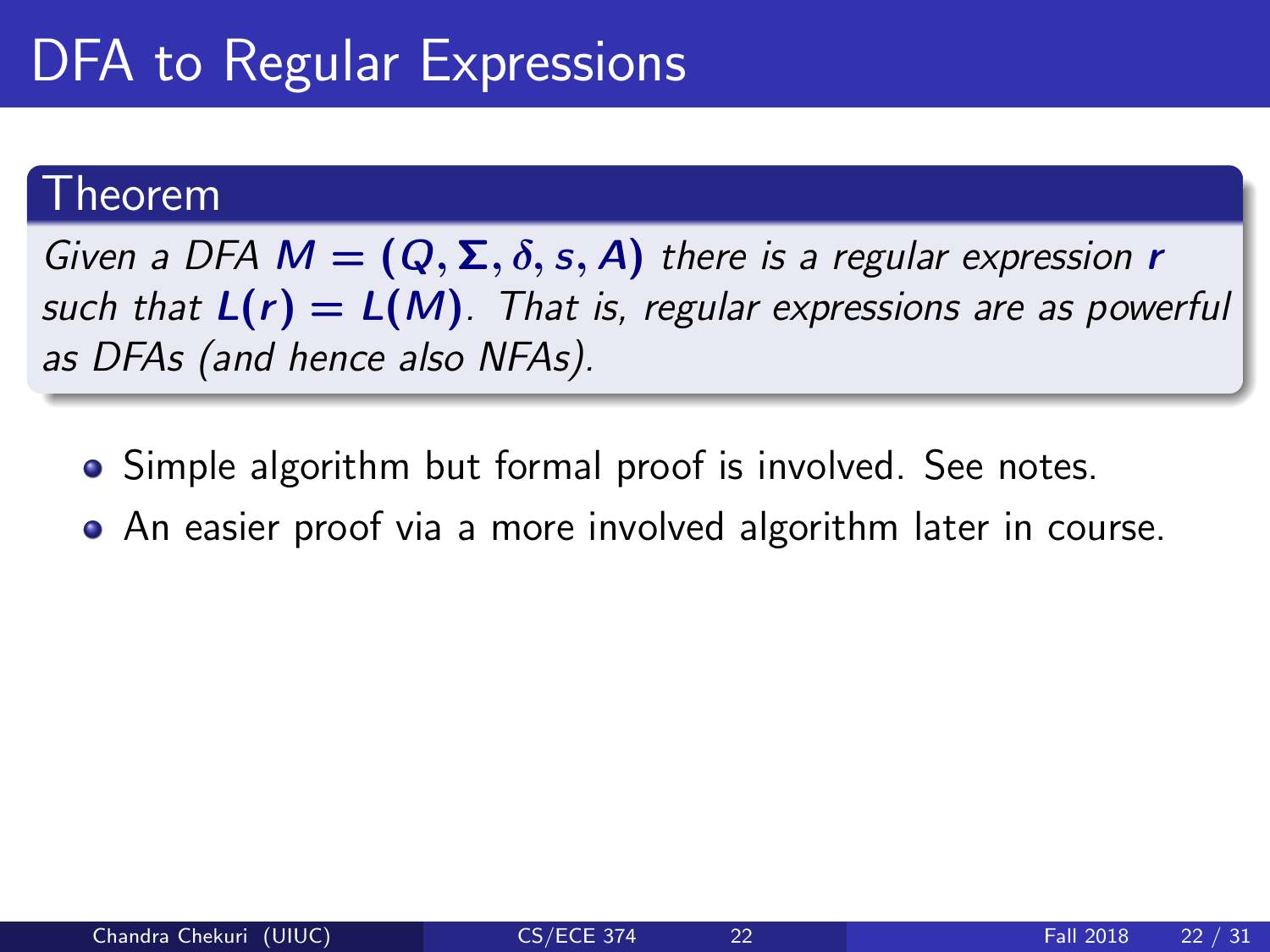# Stage 0: Input

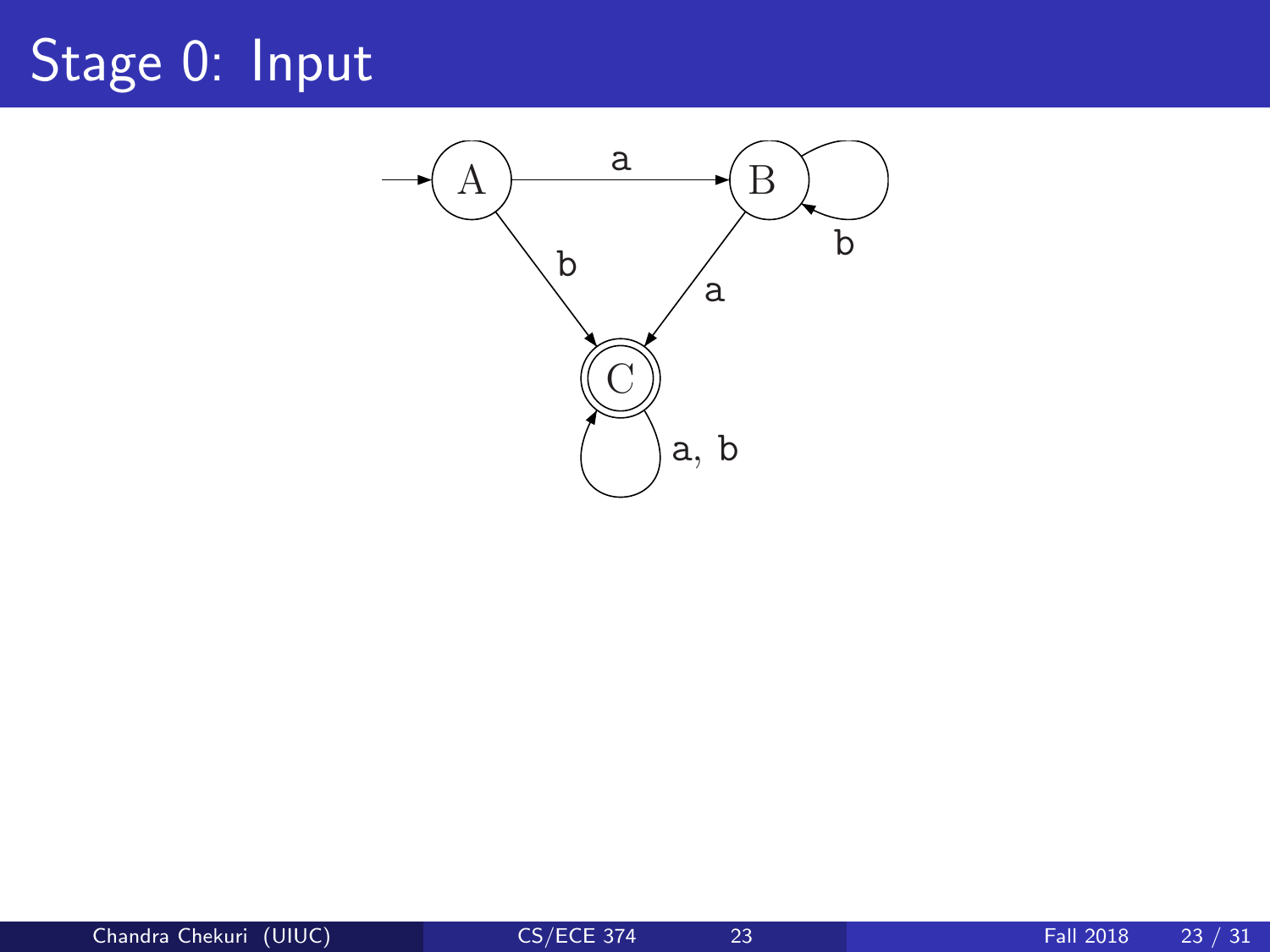# Stage 1: Normalizing



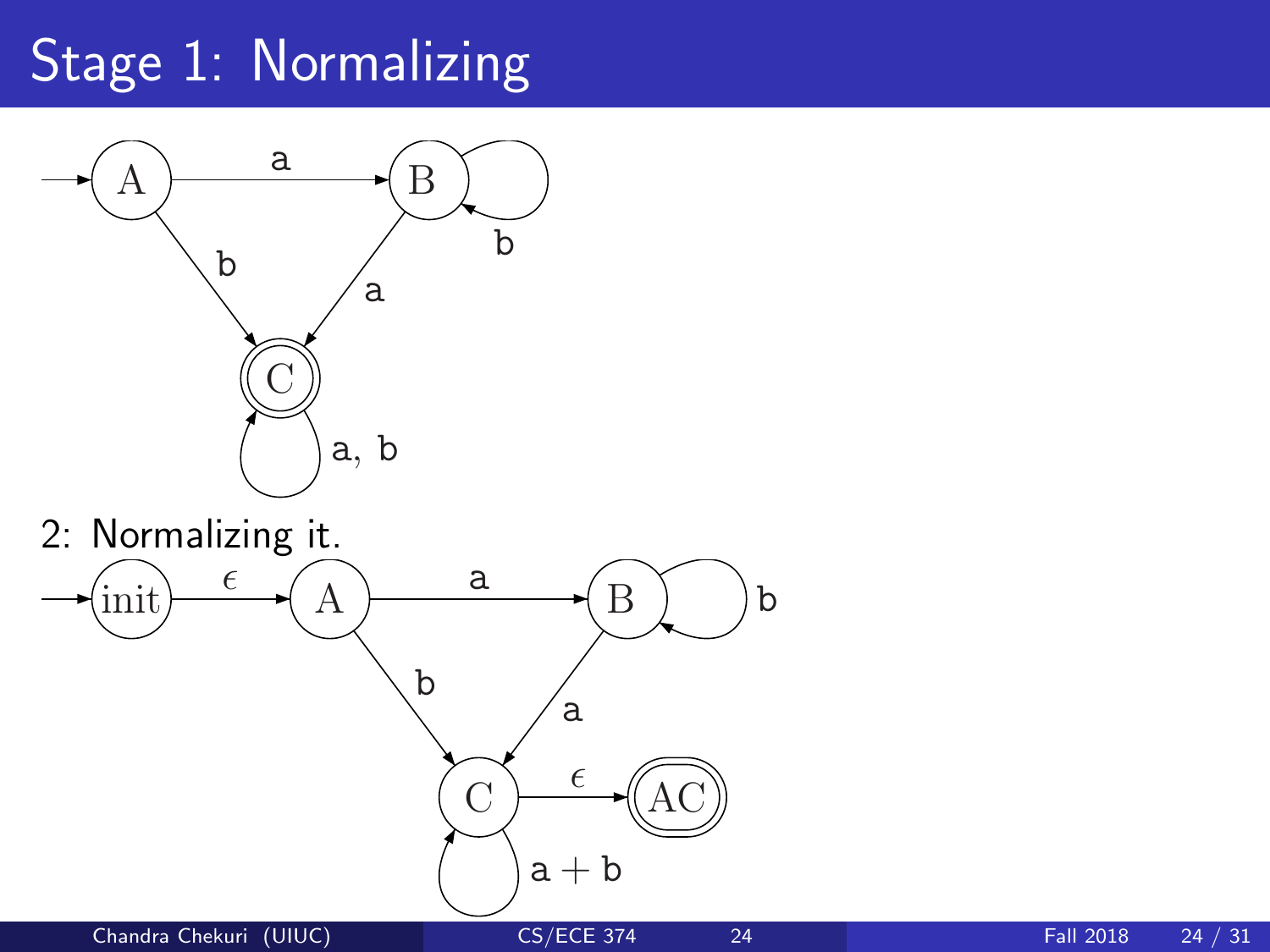# Stage 2: Remove state A

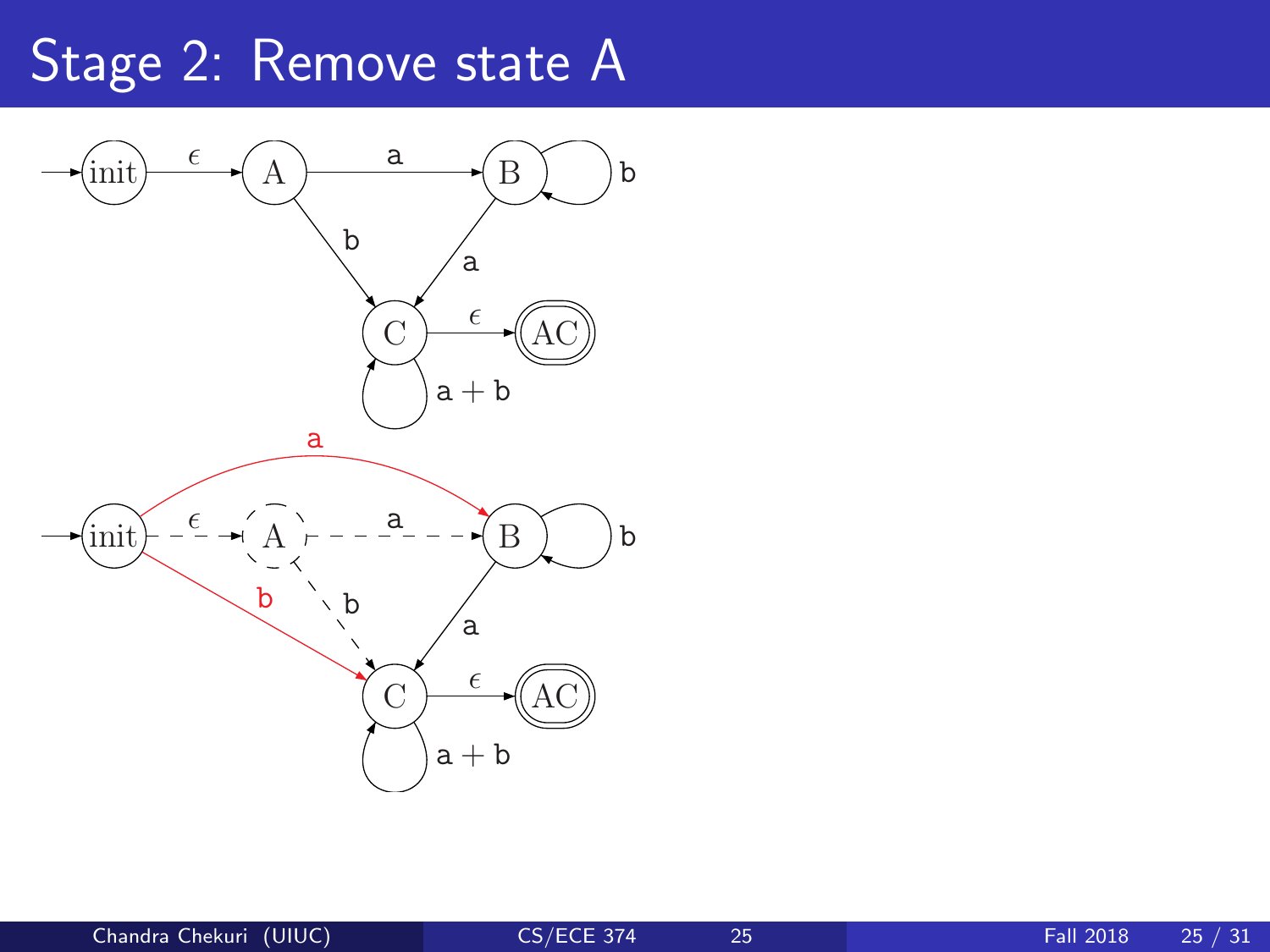### Stage 4: Redrawn without old edges

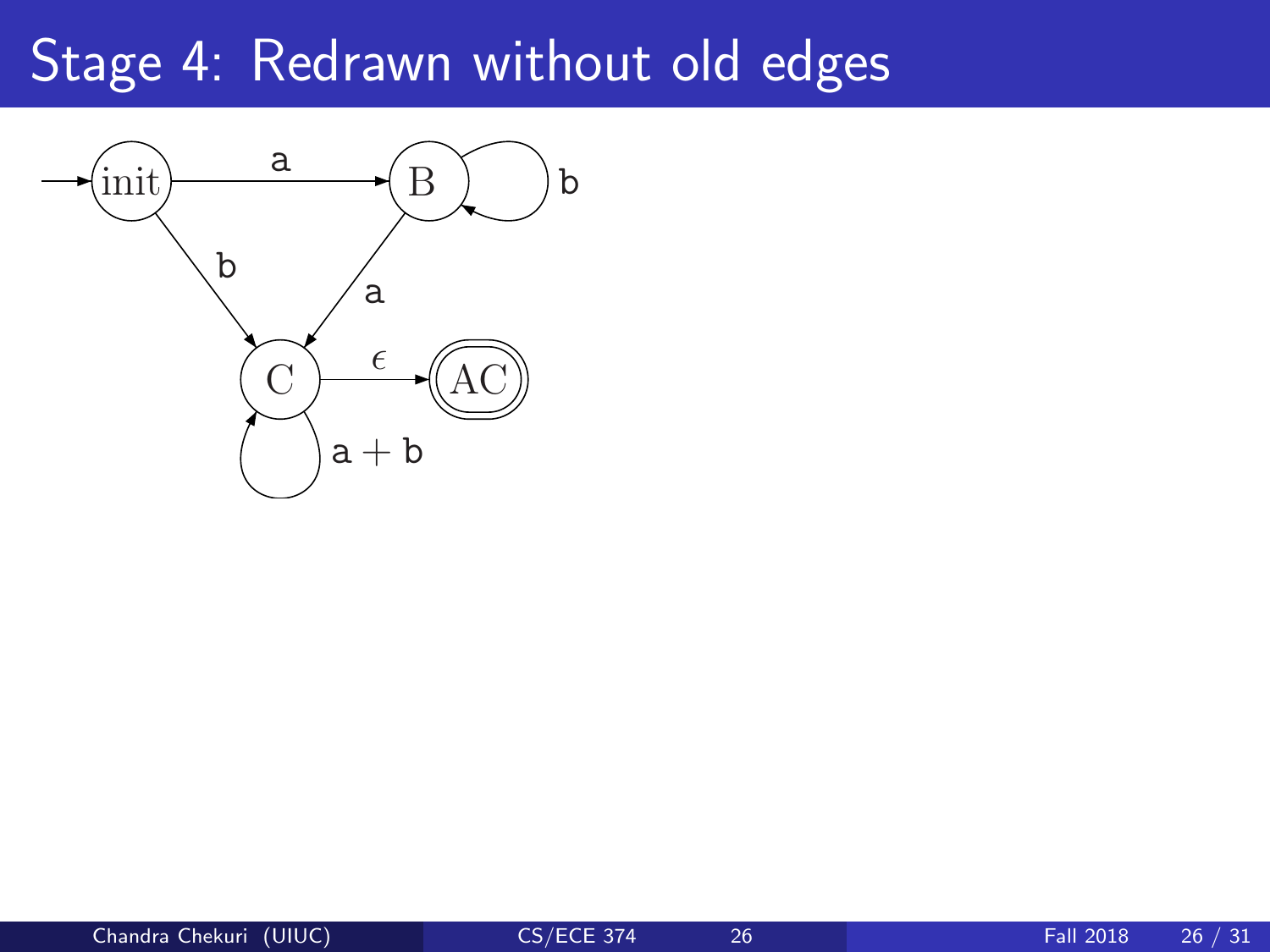# Stage 4: Removing B

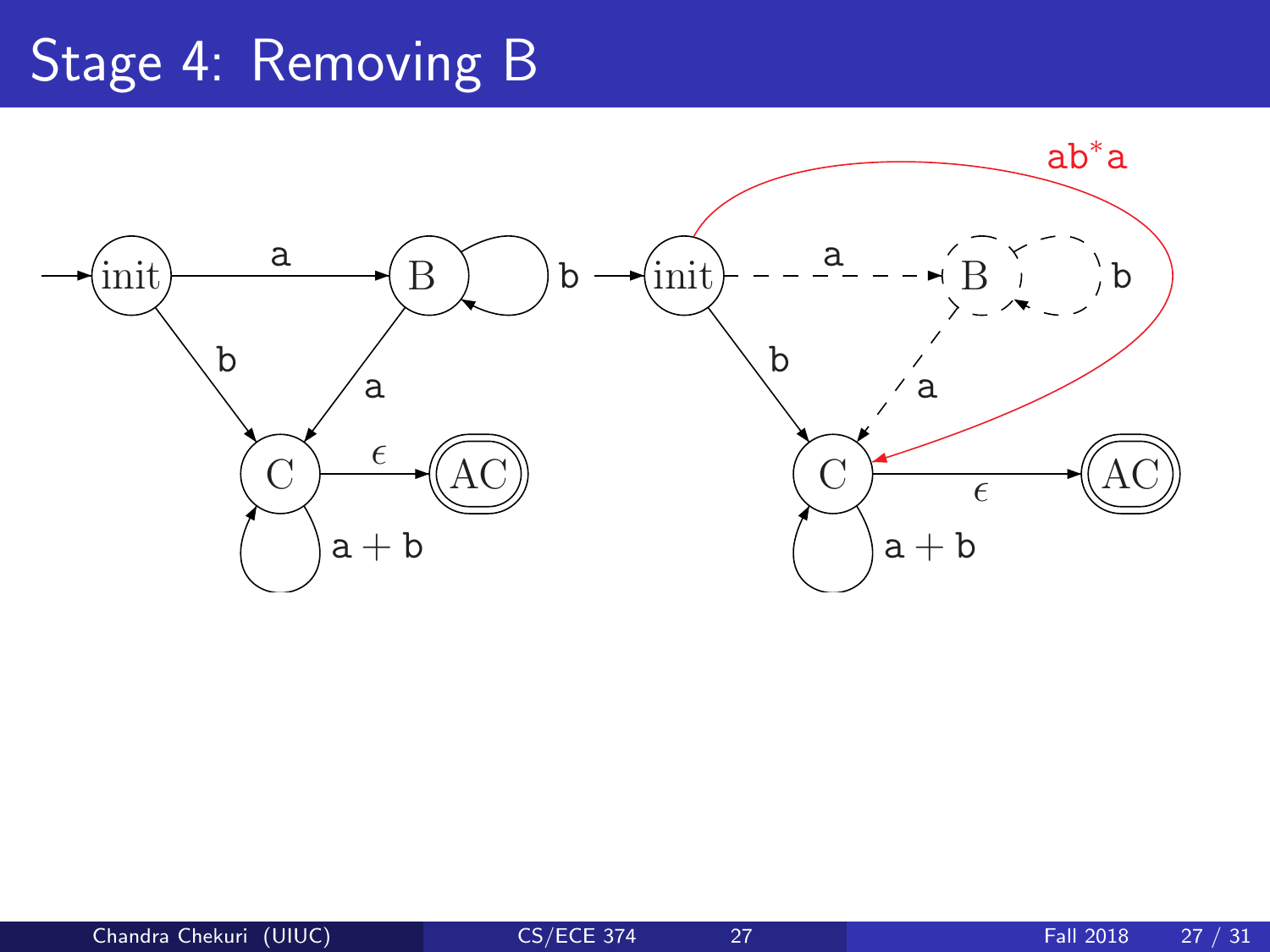# Stage 5: Redraw

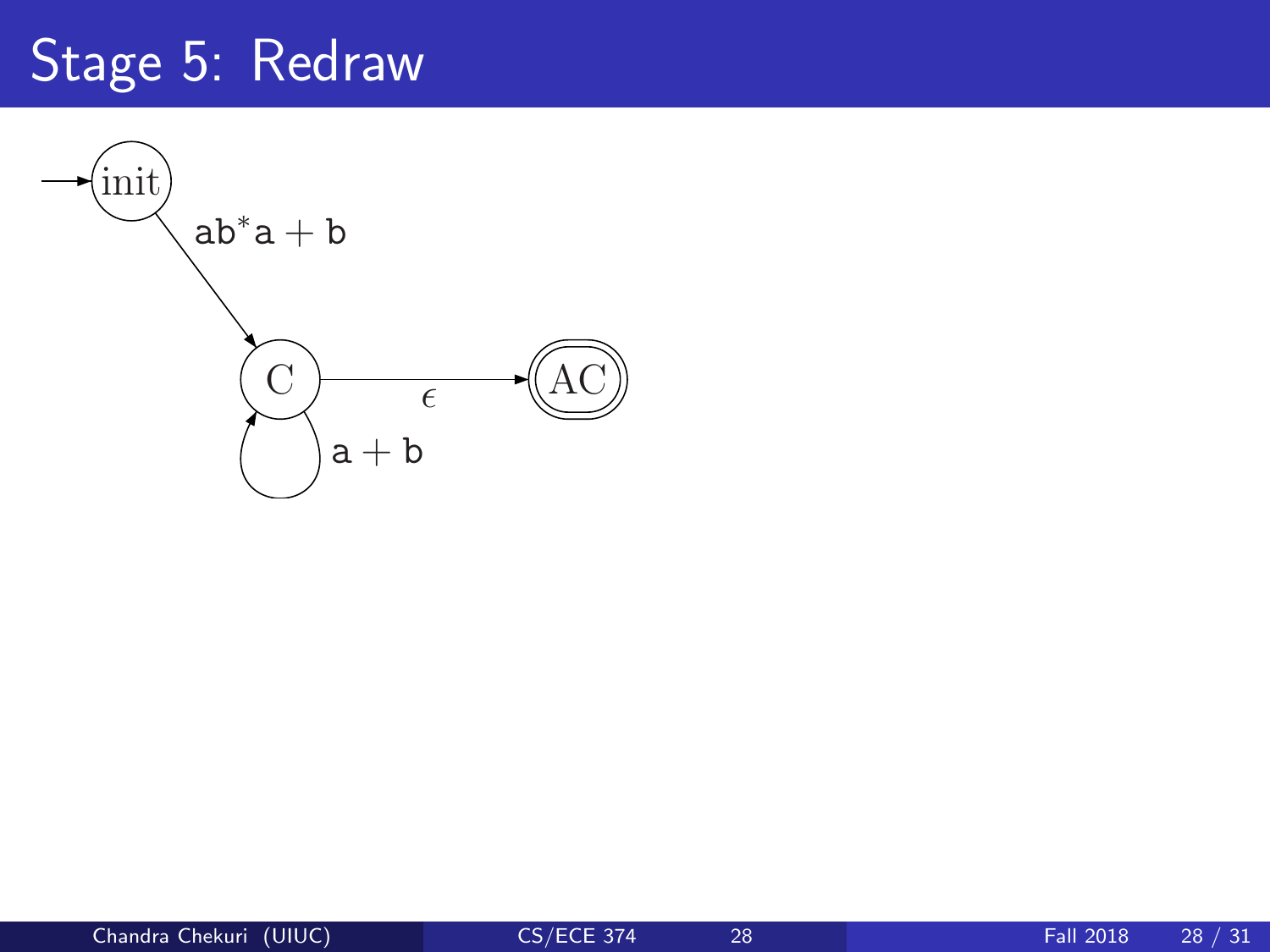# Stage 6: Removing C

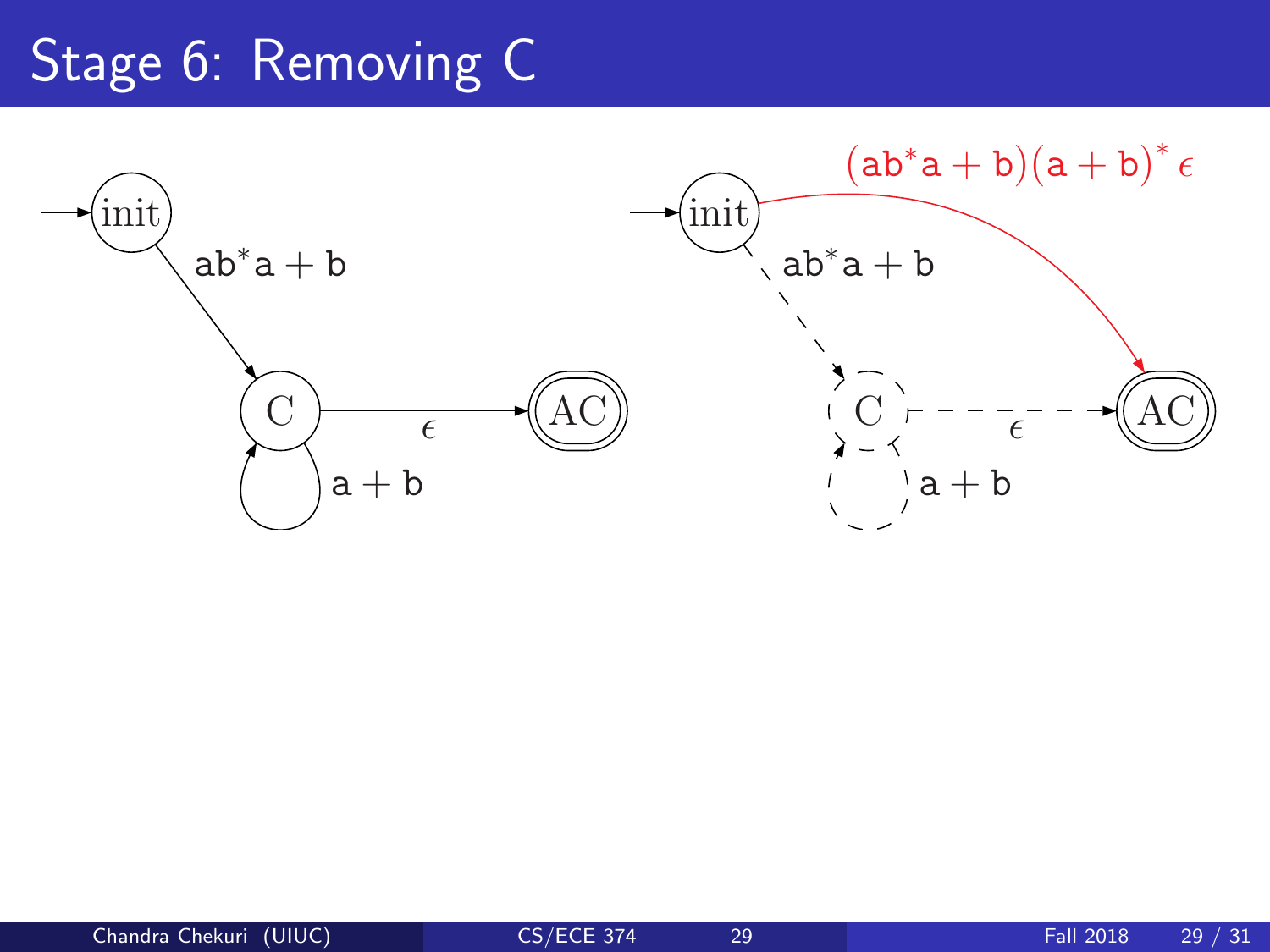# Stage 7: Redraw

init AC (ab∗a + b)(a + b) ∗